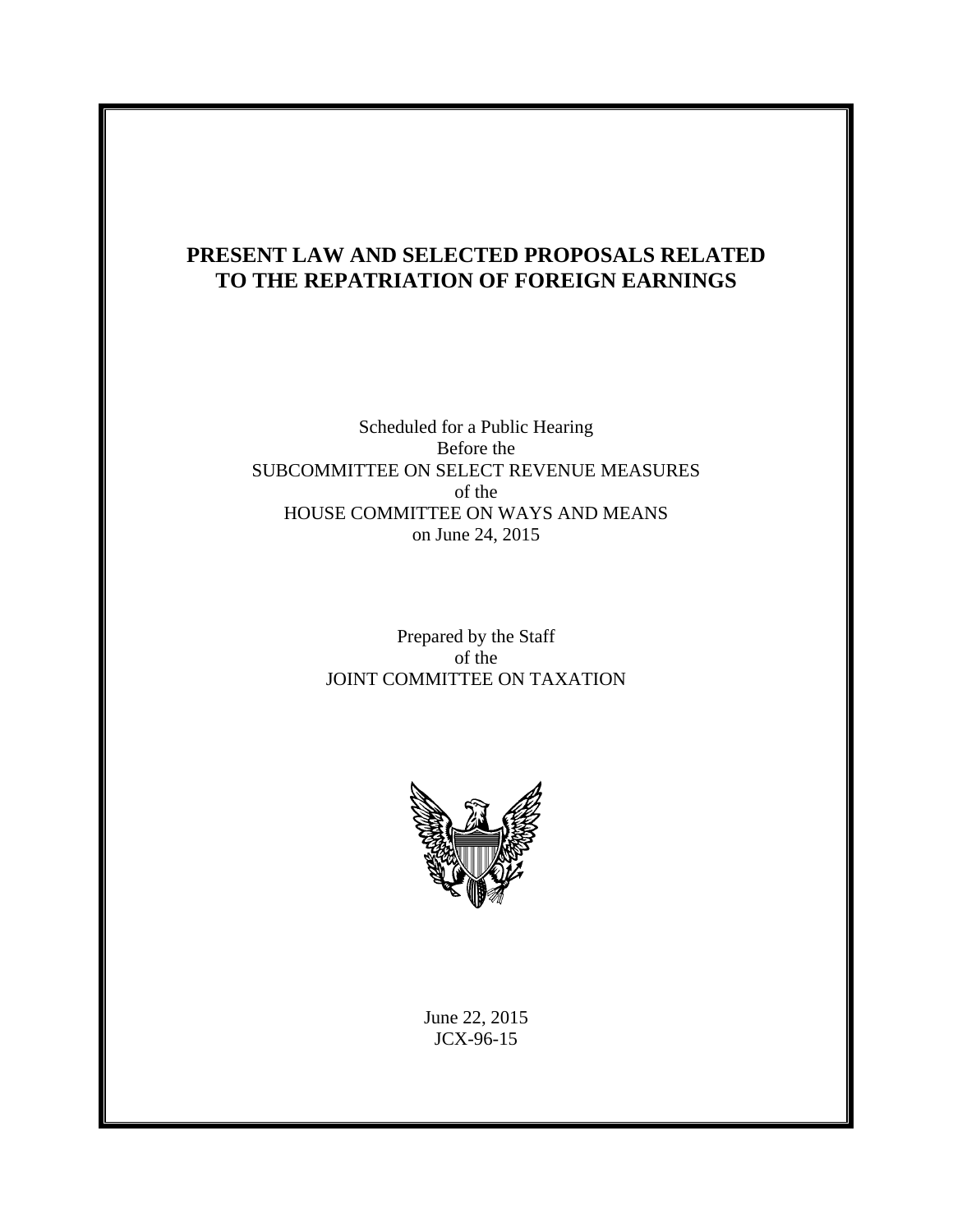## **CONTENTS**

|                                                                                   | Page |
|-----------------------------------------------------------------------------------|------|
|                                                                                   |      |
|                                                                                   |      |
| II. DESCRIPTION OF PROPOSALS FOR TAX ON HISTORIC FOREIGN                          |      |
| III. ECONOMIC ANALYSIS AND DESIGN OF A MANDATORY ONE-TIME TAX                     |      |
|                                                                                   |      |
| B. Economic Analysis of a Mandatory One-Time Tax on Historic Foreign Earnings  15 |      |
| C. Design of a Mandatory One-Time Tax on Historic Foreign Earnings  19            |      |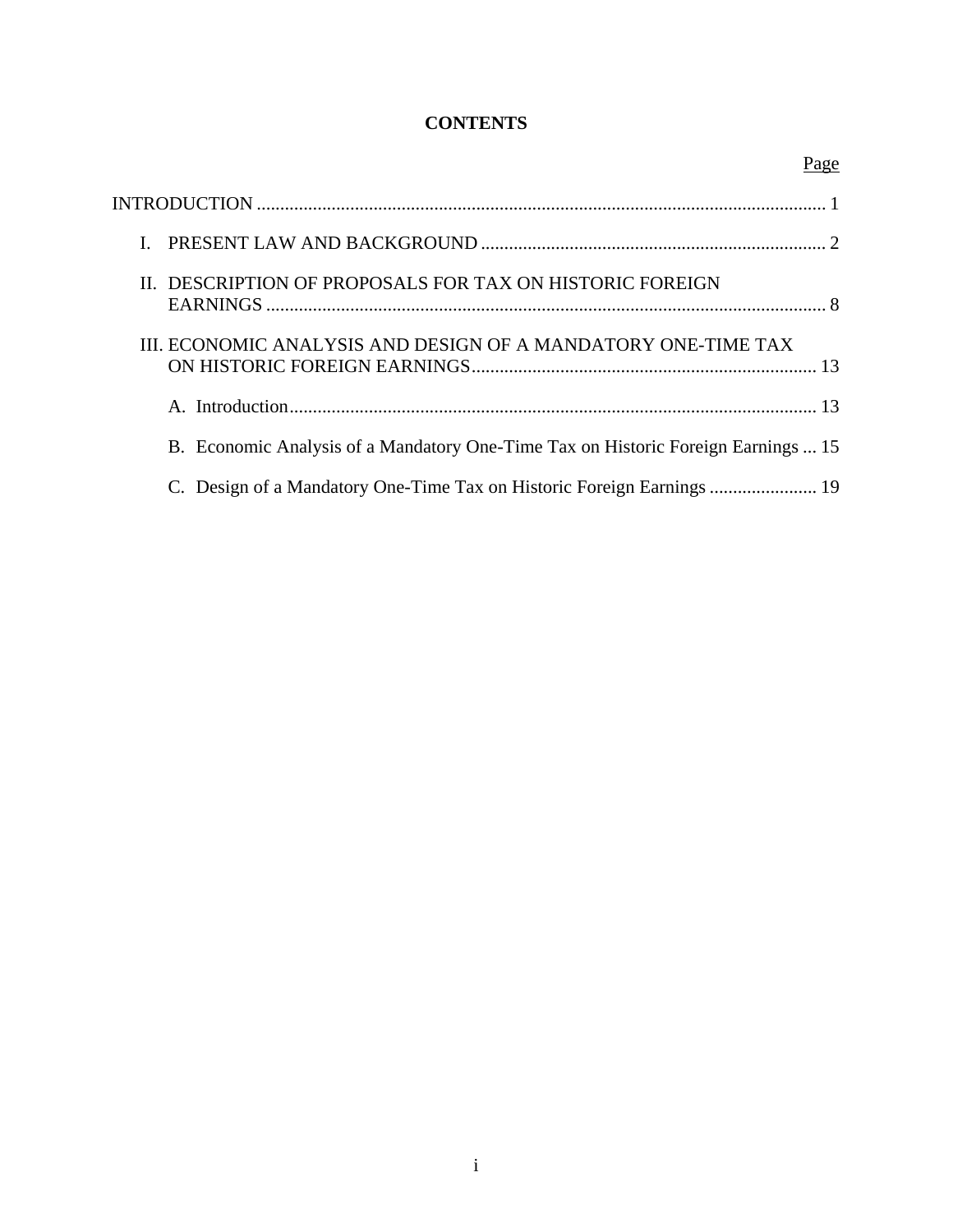#### **INTRODUCTION**

The Subcommittee on Select Revenue Measures of the House Committee on Ways and Means has scheduled a public hearing on June 24, 2015, to examine the taxation of repatriated foreign earnings as a source of funding for the Highway Trust Fund. Part I of this document, $\frac{1}{1}$ prepared by the staff of the Joint Committee on Taxation, provides a description of present law related to the repatriation of foreign earnings as well as the financial accounting treatment of undistributed earnings of foreign subsidiaries under U.S. generally accepted accounting principles ("GAAP"). Part II describes two recent tax reform proposals that have included a deemed repatriation as part of a transition to a new international tax system: former House Ways and Means Committee Chairman Dave Camp's Tax Reform Act of 2014<sup>2</sup> and the Administration's Fiscal Year 2016 Revenue Proposals.<sup>3</sup> Part III provides a discussion of the economic impact and design of a one-time tax on historic foreign earnings. This part of the document highlights some issues concerning whether the one-time tax is mandatory or voluntary, and whether it is enacted as part of broader reform of the international tax system, but for sake of simplicity confines most of the analysis to the hypothetical case of a mandatory one-time tax enacted outside the context of international tax reform.

 $\frac{1}{1}$ <sup>1</sup> This document may be cited as follows: Joint Committee on Taxation, *Present Law and Selected Proposals Related to the Repatriation of Foreign Earnings*, (JCX-96-15), June 22, 2015. This document can also be found on the Joint Committee on Taxation website at www.jct.gov.

 $<sup>2</sup>$  H.R. 1, 113th Congress.</sup>

<sup>&</sup>lt;sup>3</sup> http://www.treasury.gov/resource-center/tax-policy/Documents/General-Explanations-FY2016.pdf.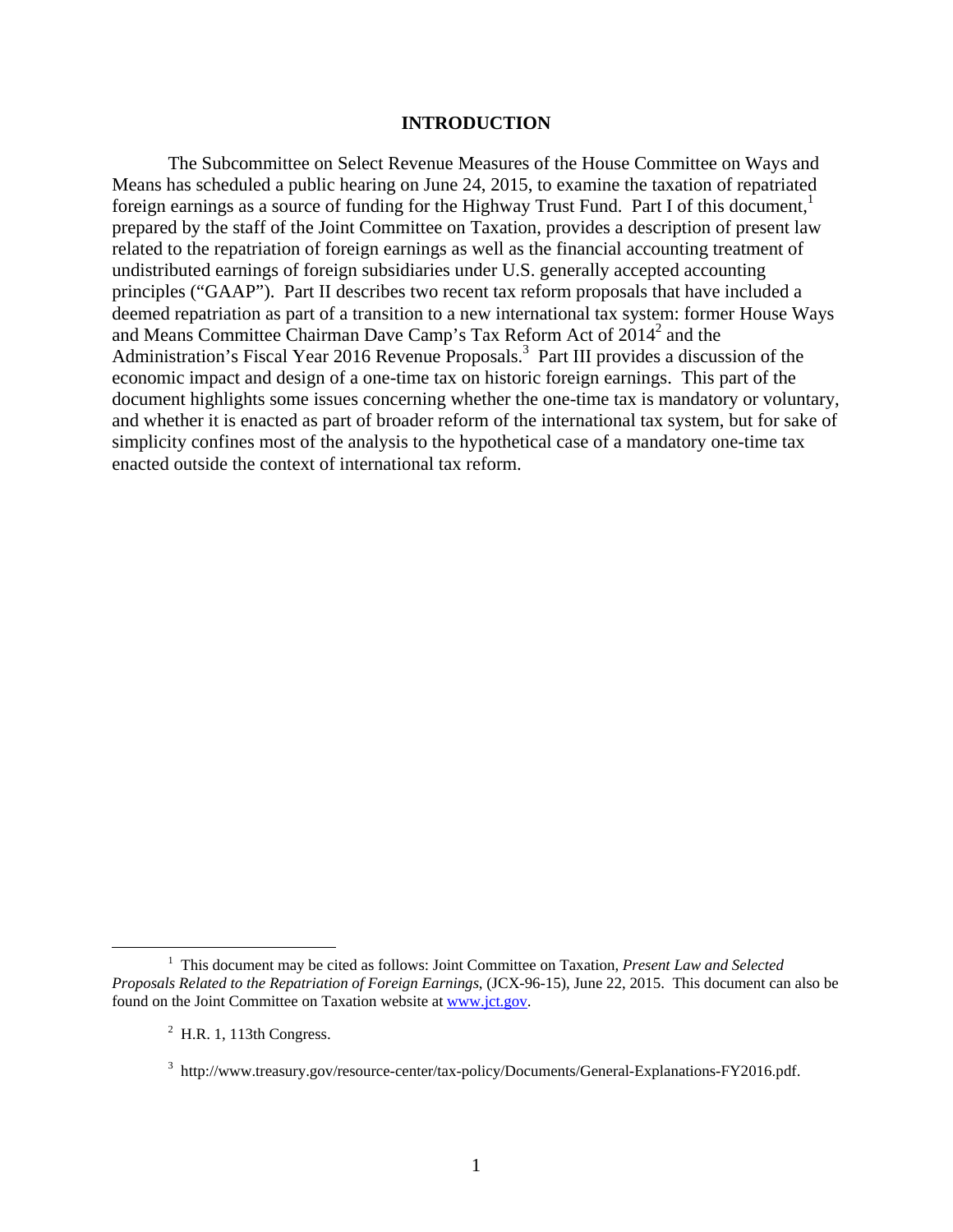#### **I. PRESENT LAW AND BACKGROUND**

#### **Background**

Domestic corporations generally are taxed on their worldwide income, including income earned from the direct conduct of a foreign business by the domestic corporation (by means of direct sales, licensing or branch operations in the foreign jurisdiction) or through a pass-through entity such as a partnership. Income earned indirectly by domestic corporations from the foreign operations conducted by their foreign corporate subsidiaries is generally not subject to U.S. tax until the income is distributed to the domestic parent corporation. Thus, the U.S. tax on foreign earnings of foreign corporate subsidiaries is said to be "deferred." This result is circumscribed by the anti-deferral regimes of the Code.

#### **Anti-deferral regime of Subpart F**

The anti-deferral regime known as subpart F departs from the general rules by requiring that certain U.S. shareholders' proportionate shares of the earnings of certain foreign corporations be subject to U.S. income tax on a current basis, even if the earnings are not distributed to the shareholders. Subpart F provides special rules for a controlled foreign corporation ("CFC") and each "U.S. shareholder." A CFC is a foreign corporation in which more than 50 percent of the corporation's stock (measured by vote or value) is owned by U.S. persons (directly, indirectly, or constructively) who own at least 10 percent of the stock (measured by vote only). $^{4}$  Only a U.S. person who owns at least 10 percent of the stock of a CFC is a U.S. shareholder within the meaning of subpart F. A U.S. shareholder is subject to current U.S. taxation on its pro rata share of certain earnings and profits ("E&P") of the CFC that constitute either subpart F income or includible investments in U.S. property.<sup>5</sup> Where the foreign country in which the CFC is tax-resident for foreign tax purposes imposes an income tax on the income of the CFC, a foreign tax credit generally is available to offset, in whole or in part, the U.S. tax owed on foreign-source income,<sup>6</sup> in which case the net U.S. tax owed is the difference between the U.S. tax otherwise applicable to the income and the foreign tax imposed on the income.

#### Subpart F income

Subpart F income generally includes passive income and other income that is readily movable from one taxing jurisdiction to another and consists of foreign base company income,<sup>7</sup>

 $5$  Sec. 951(a).

 $6$  Secs. 901, 902, 960.

 $\frac{1}{4}$  $4$  Secs. 951(b), 957, and 958.

 $7$  Sec. 954. Foreign base company income consists of foreign personal holding company income, which includes passive income such as dividends, interest, rents, and royalties, and a number of categories of income from business operations, including foreign base company sales income, foreign base company services income, and foreign base company oil-related income.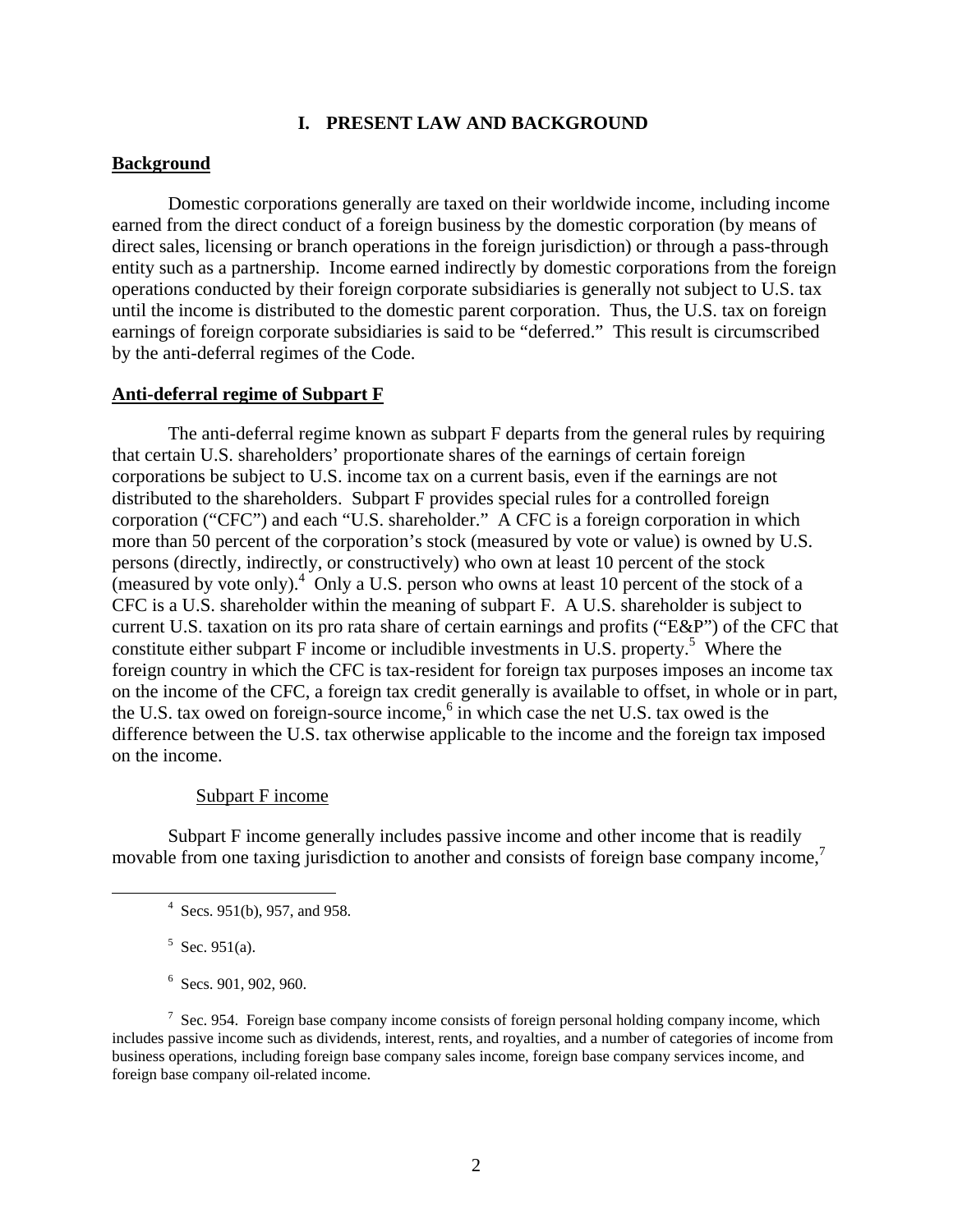insurance income,<sup>8</sup> and certain income relating to international boycotts and other violations of public policy.<sup>9</sup>

There are several exceptions to the broad definition of subpart F income. First, under the same-country exception, dividends and interest (which generally are foreign personal holding company income, one category of subpart F income) received by a CFC from a related corporation organized and operating in the same foreign country in which the CFC is organized may be excluded from subpart F income. In addition, rents and royalties (which are also generally foreign personal holding company income) received by a CFC from a related corporation for the use of property within the country in which the CFC is organized are not included in subpart  $F$  income.<sup>10</sup> The same-country exception is not available to the extent that the payments reduce the subpart F income of the payor. A second exception from foreign base company income and insurance income is available for any item of income received by a CFC if the taxpayer establishes that the income was subject to an effective foreign income tax rate greater than 90 percent of the maximum U.S. corporate income tax rate (that is, more than 90 percent of 35 percent, or 31.5 percent).<sup>11</sup>

In addition to the above exceptions, there are two exceptions that have expired and remain applicable only for taxable years of a CFC beginning after 2004 and before 2015, and the taxable years of the U.S. shareholders with or within which such taxable years of the CFC ends. The first, known as the "CFC look-through" rule, excludes from foreign personal holding company income dividends, interest, rents, and royalties received or accrued by one CFC from a related CFC (with relation based on control) to the extent not attributable or properly allocable to the payor's subpart F income or to the payor's income that is effectively connected with the conduct of a U.S. trade or business.<sup>12</sup> The other exception, often referred to as the active finance exception, applies to income derived in the active conduct of banking, financing, or insurance business<sup>13</sup> and requires, among other things, that the CFC be predominantly engaged in such business and conduct substantial activity with respect to such business.

## Other inclusions under subpart F: investments in U.S. property

To stop taxpayers from avoiding U.S. tax by repatriating untaxed CFC earnings through non-dividend payments such as loans to the U.S. parent company, subpart F also requires that 10-percent U.S. shareholders of a CFC include in income their pro rata shares of a CFC's

- $10$  Sec. 954(c)(3).
- $11$  Sec. 954(b)(4).
- <sup>12</sup> Sec. 954(c)(6).
- $13$  Sec. 954(h), (i).

 $\frac{1}{\sqrt{8}}$ <sup>8</sup> Sec. 953.

 $9^9$  Sec. 952(a)(3)-(5).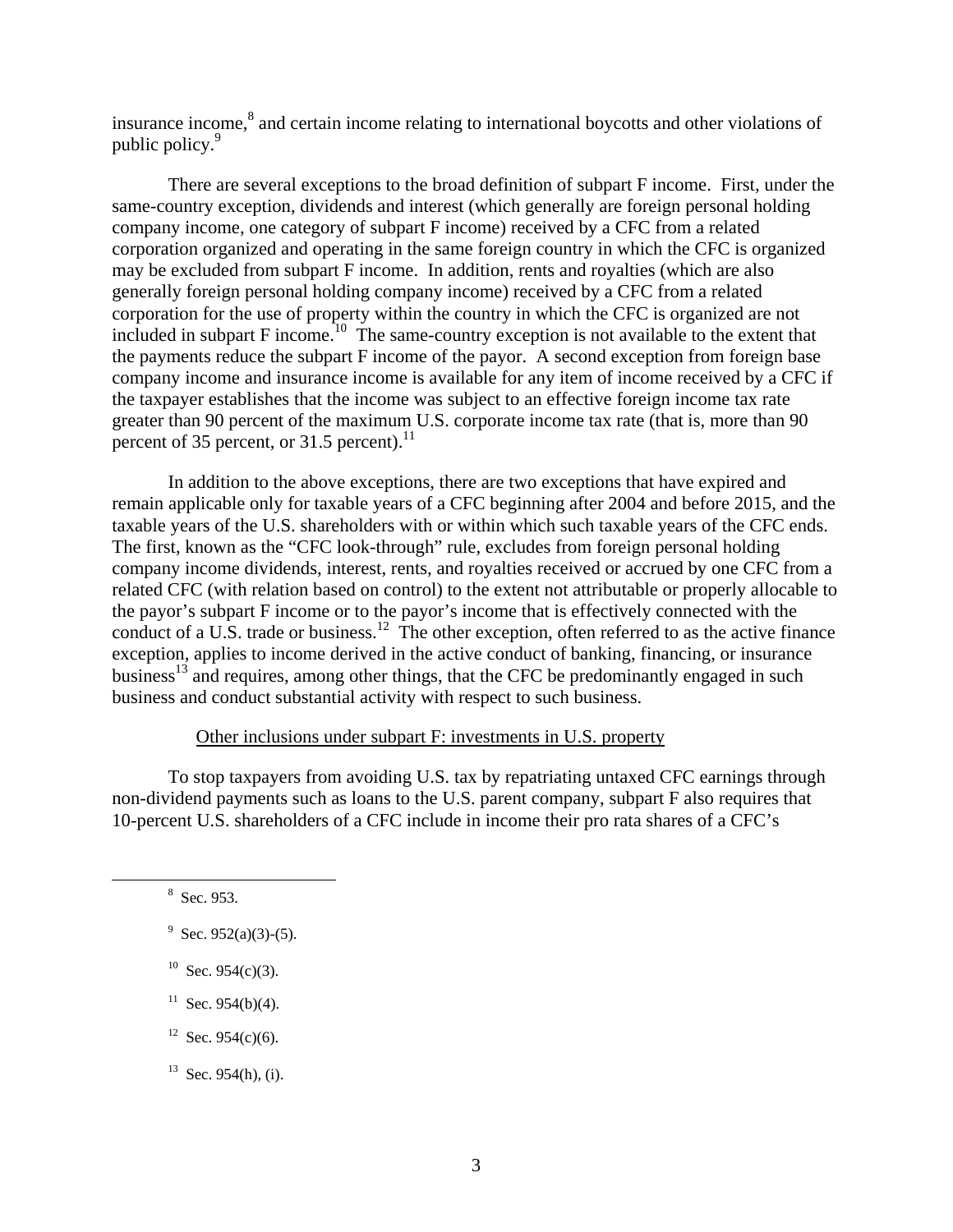untaxed earnings invested in certain items of U.S. property.<sup>14</sup> This U.S. property generally includes tangible property located in the United States, stock of a U.S. corporation, an obligation of a U.S. person, and certain intangible assets, such as patents and copyrights, acquired or developed by the CFC for use in the United States.<sup>15</sup> Exceptions to the definition of U.S. property, include U.S. bank deposits, certain export property, and certain trade or business obligations.16

## Adjustment of tax attributes to reflect subpart F inclusions

Subpart F includes rules for the computation of earnings and profits and for basis adjustments to avoid taxing earnings that have been previously taxed under subpart F. Ordering rules provide that distributions from a CFC are treated as coming first out of earnings and profits of the CFC that have been previously taxed under section 956 as investments in U.S. property, then under subpart F, and then out of other earnings and profits.<sup>17</sup> Other rules ensure that previously taxed earnings and profits are not taxed again when actually distributed to a 10-percent U.S. shareholder of a CFC, whether the previous exclusion was based on subpart F income or as a result of increased investments in U.S. property.<sup>18</sup> A 10-percent U.S. shareholder's basis in the stock of a CFC is increased by the amount of the shareholder's subpart F inclusions in respect of the CFC stock and is decreased by the amount of any distributions received from the CFC that are excluded from the shareholder's income as previously taxed income. $19$ 

#### **Foreign tax credit**

Subject to certain limitations, U.S. taxpayers are allowed to claim credit for foreign income taxes they pay. The foreign tax credit generally is limited to a taxpayer's U.S. tax liability on its foreign-source taxable income (as determined under U.S. tax accounting principles) to mitigate double taxation of foreign-source income without allowing an offset against U.S. tax on U.S.-source income.<sup>20</sup> The limit is computed by multiplying a taxpayer's total U.S. tax liability for the year by the ratio of the taxpayer's foreign-source taxable income for the year to the taxpayer's total taxable income for the year. The foreign tax credit limitation

- <sup>15</sup> Sec. 956(c)(1).
- <sup>16</sup> Sec. 956(c)(2).
- $17$  Sec. 959(c).
- $18$  Sec. 959(a)(2).
- <sup>19</sup> Secs. 961(a), 961(b).

 $20$  Secs. 901, 904.

<sup>&</sup>lt;sup>14</sup> Secs. 951(a)(1)(B), 956.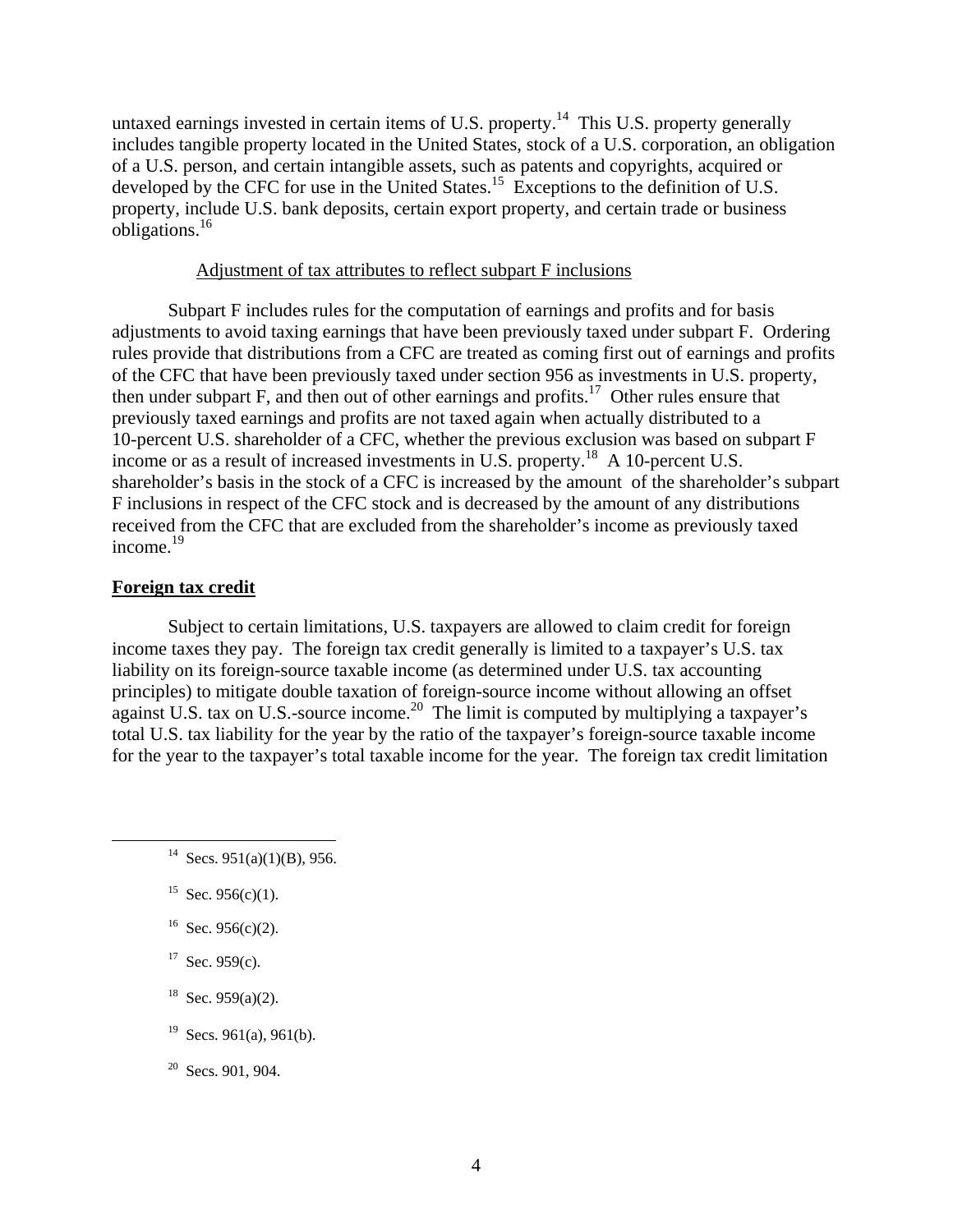applies separately to each of two categories of foreign-source income: passive (such as portfolio interest and dividend income) and general (all other income). $^{21}$ 

A 10-percent corporate U.S. shareholder is generally allowed a deemed-paid, or indirect, credit for foreign taxes based on the proportion of taxes paid by a foreign corporation on the earnings and profits it distributes relative to its accumulated earnings and profits.<sup>22</sup> This is called a deemed-paid credit to reflect the fact that the foreign income tax is actually paid by the foreign subsidiary but is allowed as a credit to a 10-percent corporate U.S. shareholder. Similarly, under subpart F, a domestic corporation that owns at least 10 percent of the voting stock of a foreign corporation is also allowed a deemed-paid credit for foreign income taxes paid by the foreign corporation when the related income is included in the domestic corporation's income under the anti-deferral rules.<sup>23</sup> If the total amount of foreign income taxes paid and deemed paid for the year exceeds the taxpayer's foreign tax credit limitation for the year, the taxpayer may carry back the excess foreign taxes to the previous year or carry forward the excess taxes to one of the succeeding 10 years. $^{24}$ 

A foreign tax credit may be further limited by a matching rule that prevents the separation of creditable foreign taxes from the associated foreign income. Under this rule, a foreign tax generally is not taken into account for U.S. tax purposes, and thus no foreign tax credit is available with respect to that foreign tax, until the taxable year in which the related income is taken into account for U.S. tax purposes. $^{25}$ 

### **Temporary dividends-received deduction for repatriated foreign earnings**

Section 965 provided a one-time deduction of 85 percent for certain dividends received by a U.S. corporation from its CFCs. At the taxpayer's election, this deduction was available for dividends received either during the taxpayer's first taxable year beginning on or after October 22, 2004, or during the taxpayer's last taxable year beginning before such date. The dividend amount eligible for the temporary deduction was subject to several limitations and was accompanied by a proportional disallowance of credit for foreign taxes paid with respect to dividends for which the deduction was allowed.<sup>26</sup> The amount of dividends eligible for the 85

22 Sec. 902.

 $21$  Sec. 904(d). In certain instances, passive income is treated as general category income (for example, income earned by a qualifying financial services entity or income that is taxed at a foreign tax rate determined to exceed the highest rate of tax specified in Code section 1 or 11, as applicable). Dividends, subpart F inclusions, interest, rents, and royalties received by a 10-percent U.S. shareholder from a CFC are assigned to a separate limitation category by reference to the category of income out of which the dividends or other payments were made. A number of other provisions of the Code create additional separate categories in specific circumstances or limit the availability of the foreign tax credit in other ways. See, *e.g.*, secs. 865(h), 901(j), 904(d)(6), 904(h)(10).

<sup>&</sup>lt;sup>23</sup> Sec. 960, 1291(g).

<sup>&</sup>lt;sup>24</sup> Sec. 904(c).

 $25$  Sec. 909.

 $26$  Sec. 965(d)(1).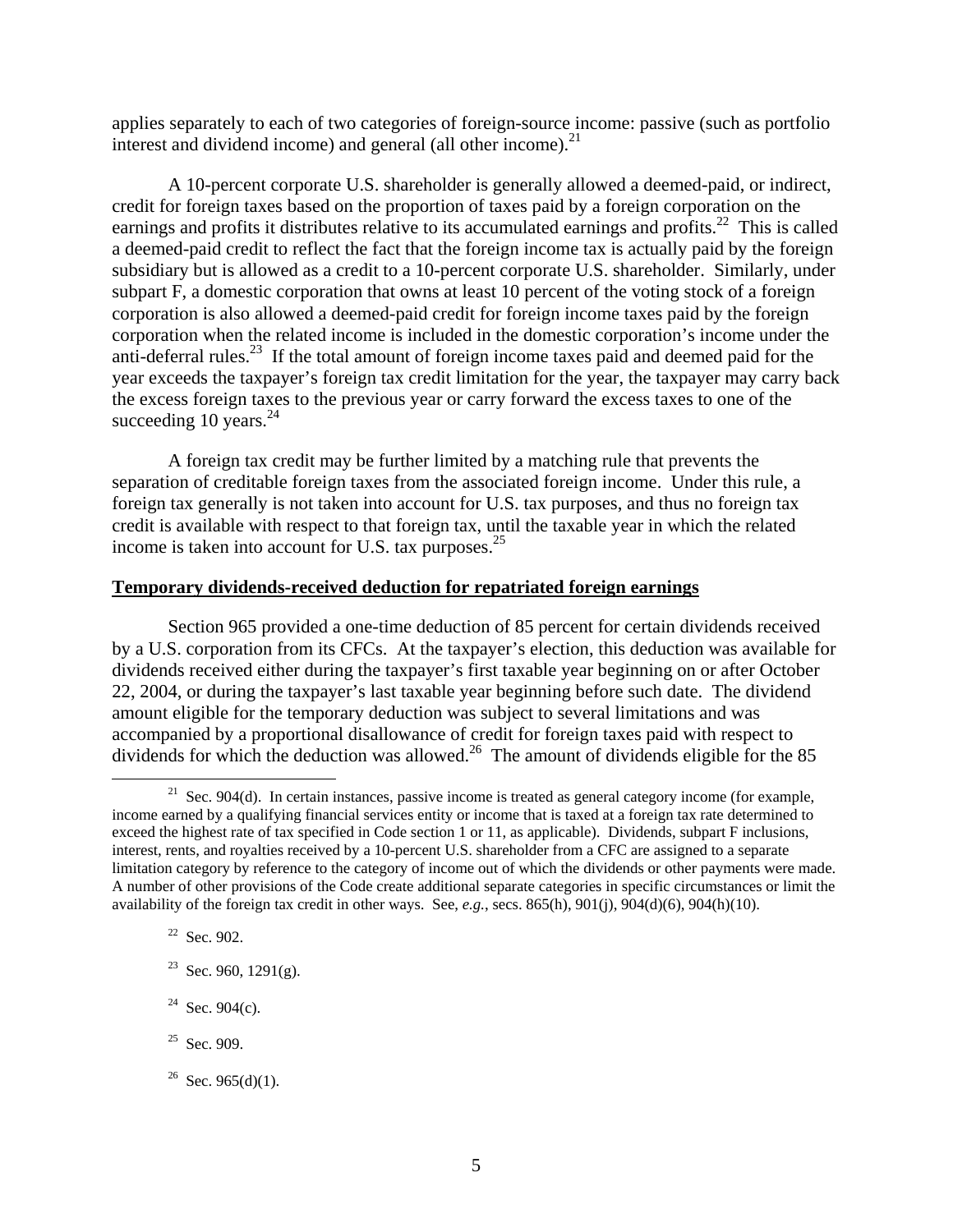percent deduction could not exceed the amount by which the cash dividends exceeded the taxpayer's average repatriation level calculated for a three-year base period preceding the year of the deduction. A separate limitation capped the eligible dividends to the greater of \$500 million or the amount identified on the taxpayer's recent audited financial statements as earnings invested indefinitely outside the United States. Increases in related party indebtedness in the year further limited the availability of the deduction. The dividends were required to be invested in the United States in accordance with a domestic reinvestment plan approved by the taxpayer's senior management and board of directors.<sup>27</sup>

## **Financial accounting and reporting of CFC earnings under U.S. generally accepted accounting principles ("GAAP")**

Under U.S. GAAP principles, the earnings of a foreign subsidiary are generally included in the consolidated financial statements of the U.S. parent during the period in which they are earned. However, for U.S. tax purposes, tax is deferred for earnings that are not distributed to the U.S. parent or otherwise includible, such as under subpart F. These undistributed earnings of a foreign subsidiary that are included in financial statement consolidated income but which are deferred from U.S. taxation represent a temporary difference for which a tax liability and associated tax expense is currently accrued, unless the relevant tax laws provide a means by which the investment in the subsidiary can be recovered tax-free.<sup>28</sup> It is generally presumed for U.S. GAAP purposes that all undistributed earnings of a foreign subsidiary will be repatriated to the U.S. parent entity.

A firm may overcome the presumption that it will repatriate all undistributed earnings of a foreign subsidiary to the U.S. parent company by providing evidence of specific plans for reinvestment of the undistributed earnings that demonstrate that remittance of the earnings will be postponed indefinitely and by demonstrating that the U.S. parent company has adequate cash flows from other sources and will not require remittances from the foreign subsidiary. These criteria required to overcome the presumption are sometimes referred to as the "indefinite reversal criteria."<sup>29</sup>

When a parent entity makes an assertion regarding its intent to indefinitely reinvest foreign earnings, and has demonstrated its ability to do so, it is required to disclose the gross amount of foreign earnings in the footnotes of its financial statements. The parent entity is also required to disclose the nature of events that would give rise to taxation of the earnings in the parent jurisdiction, as well as an estimate of the tax liability associated with the foreign earnings or a statement that providing a reasonable estimate of the tax liability is impractical.

Management of each multinational firm makes a decision and reports in its financial statement regarding its indefinite reinvestment posture based on its facts. Some firms assert

 $27$  Sec. 965(b)(4).

<sup>&</sup>lt;sup>28</sup> Accounting Standards Codification ("ASC") 740-30-25-3.

<sup>29</sup> ASC 740-30-25-17.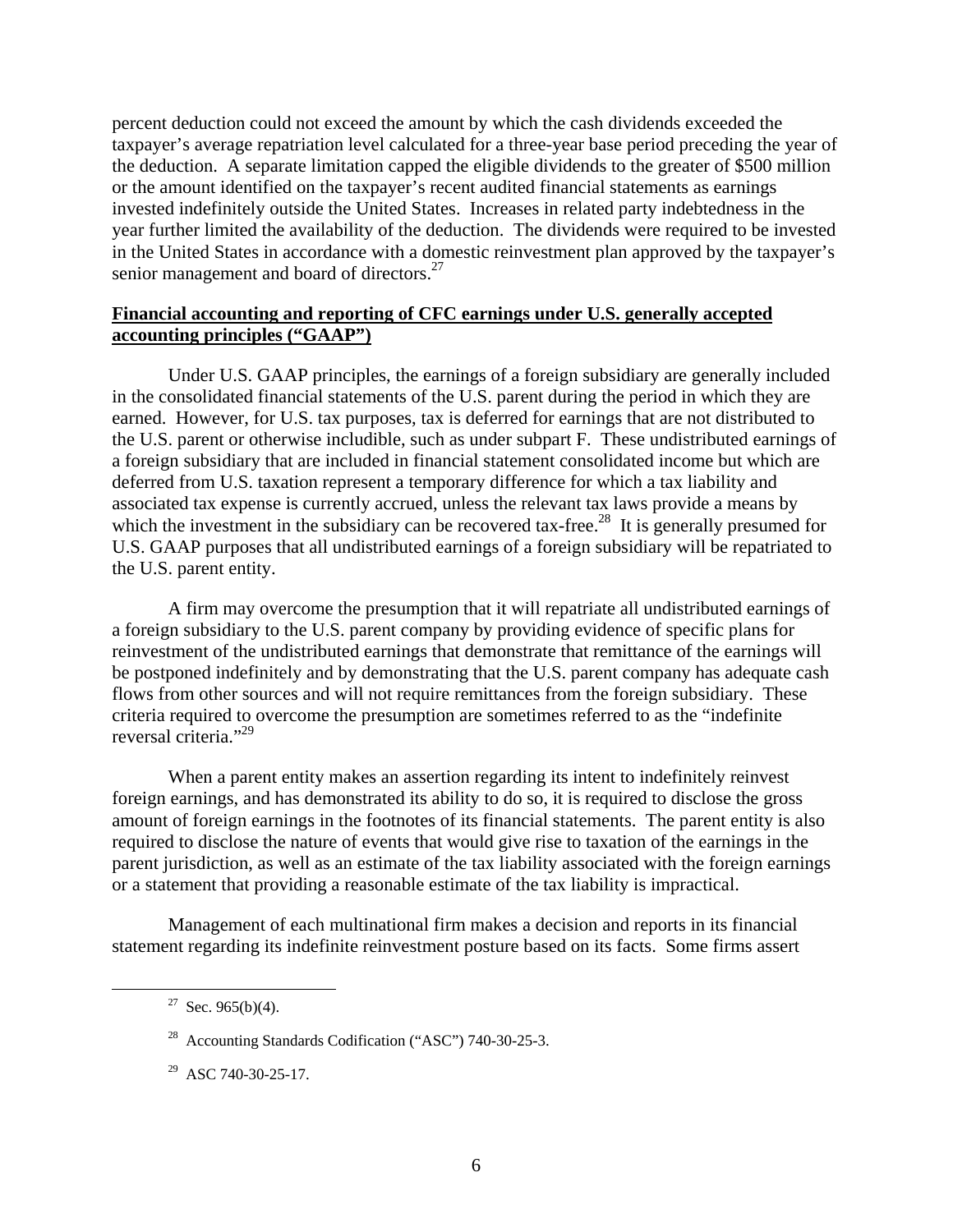indefinite reinvestment of all untaxed (that is, non-subpart F) foreign earnings. Other firms assert indefinite reinvestment of some, but not all, of their foreign earnings. However, their actual repatriation of taxable dividends in any given period may be less than the amount of earnings in respect of which they have accrued a U.S. tax liability for financial statement purposes. The decision to accrue a U.S. tax liability on foreign earnings does not indicate that earnings will be repatriated in the current year. Some firms may not assert indefinite reinvestment of any foreign earnings and therefore accrue a U.S. tax liability with respect to all these earnings irrespective of the amount of their actual repatriations. Because U.S. GAAP rules related to recognition of income and tax amounts in relation to undistributed foreign earnings are not based on whether a firm actually repatriates these earnings, financial statements may not allow clear inferences about the amount of a firm's actual repatriations.

The decision to assert indefinite reinvestment with respect to foreign earnings does not necessarily mean that the firm has not used the earnings in the United States. Specifically, it is believed that some firms have made an indefinite reinvestment assertion for financial statement purposes, even while using the earnings in the United States, whether on a temporary basis or otherwise, so long as the use of the earnings does not give rise to a current taxable inclusion for U.S. tax purposes. One example is a position taken by taxpayers that certain short-term CFC loans to the U.S. parent do not give rise to a current taxable inclusion under relevant IRS guidance, and therefore this use of earnings does not conflict with their assertion regarding indefinite reinvestment.

If a parent entity has asserted indefinite reinvestment of foreign earnings, it must record in its financial statements a tax liability in respect of undistributed earnings if it subsequently plans to or actually repatriates these earnings. To the extent that a firm's managers are concerned with increases in the firm's reported U.S. tax expense, and the corresponding decrease in the firm's earnings per share, managers may delay the repatriation of foreign earnings. Some commentators therefore have observed that the financial accounting rules provide an incentive to delay repatriations. On the other hand, the tax on earnings repatriations may also discourage firms from paying dividends from foreign subsidiaries to U.S. parent companies. The extent to which these tax and financial accounting rules distort decisions whether to reinvest or repatriate earnings may vary from one firm to another.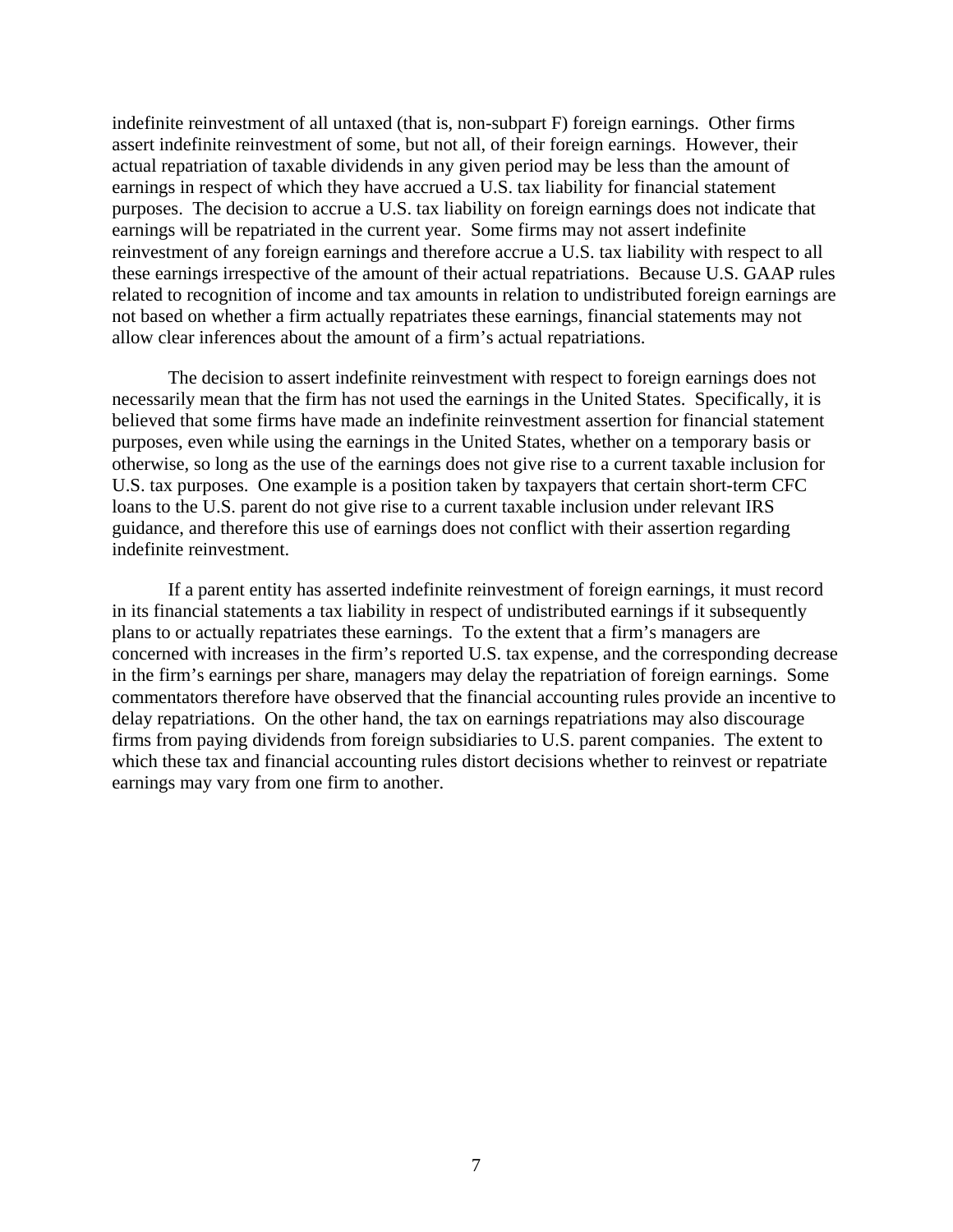## **II. DESCRIPTION OF PROPOSALS FOR TAX ON HISTORIC FOREIGN EARNINGS**

While there may not be a direct connection between untaxed foreign earnings and funding of the Highway Trust Fund, proposals have been made in recent years to use estimated tax collections from a proposed one-time tax on untaxed foreign earnings under a reduced tax rate as a means of long-term funding for the Highway Trust Fund. The proposals vary in several respects including the tax rate, whether the tax should be applied to certain corporate shareholders or all shareholders, whether the one-time tax should be mandatory or voluntary, and whether the tax should be applied as a stand-alone provision or as part of broad tax reform. Two recent proposals that have included mandatory transition taxes as part of broad international tax reform are former House Ways and Means Committee Chairman Dave Camp's Tax Reform Act of  $2014^{30}$  and the Department of Treasury's international tax proposals in the Administration's Fiscal Year 2016 Revenue Proposals.<sup>31</sup>

### **Chairman Camp's Tax Reform Act of 2014**

In connection with transition to a participation exemption system with respect to future foreign earnings, Chairman Camp's proposal includes a one-time mandatory tax on untaxed foreign earnings.

#### Treatment of deferred foreign income upon transition to exemption system

The proposal generally requires that, for the last taxable year beginning before the participation exemption takes effect, any 10-percent U.S. shareholder of a CFC or other 10 percent owned foreign corporation must include in income its pro rata share of the undistributed, non-previously-taxed post-1986 foreign earnings of the corporation.<sup>32</sup> A deduction of a portion of the inclusion results in a reduced rate of tax with respect to income from the required inclusion of pre-effective date earnings. A corresponding portion of the credit for foreign taxes is disallowed, thus limiting the credit to the taxable portion of the included income. In determining the increase in a 10-percent U.S. shareholder's U.S. tax liability as a result of the mandatory inclusion, the Code generally is applied as in effect before enactment of the proposal. For example, the corporate tax rate remains unchanged and the separate foreign tax credit limitation rules of present law section 904 apply.

The mechanism for the mandatory inclusion of pre-effective date foreign earnings is subpart F. The proposal provides that in the last taxable year of a specified foreign corporation that ends before a specified date, which is that foreign corporation's last taxable year before the participation exemption system begins, the subpart F income of the foreign corporation is

 <sup>30</sup> H.R. 1, 113th Congress, sec. 4003.

<sup>&</sup>lt;sup>31</sup> See http://www.treasury.gov/resource-center/tax-policy/Documents/General-Explanations-FY2016.pdf.

 $32$  Under the proposal, the accumulated earnings and profits amount that is subject to the transition tax is not reduced by distributions made by a CFC during the year. Under the normal rules of subpart F, therefore, distributions during the year are not taxed as dividends.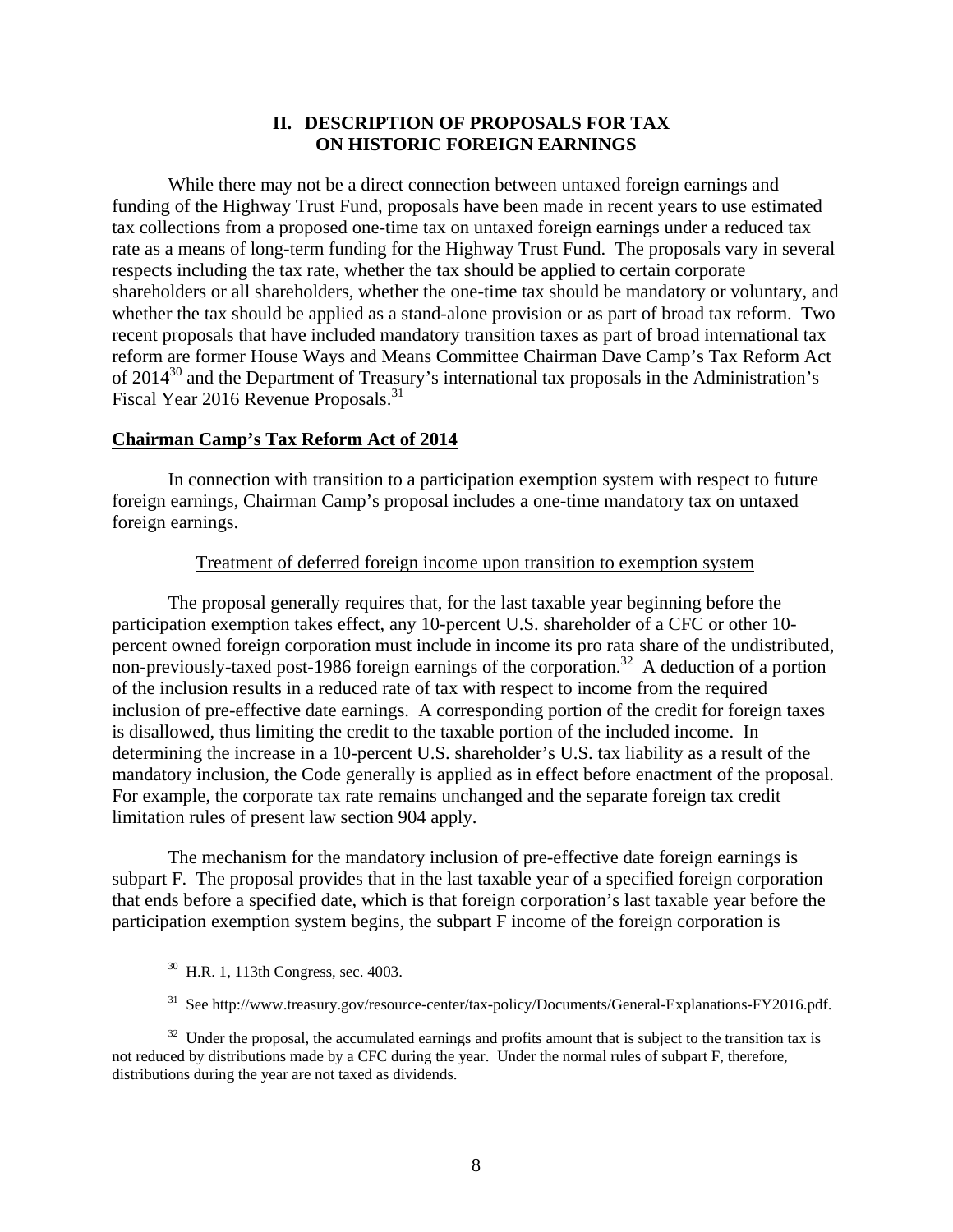increased by the accumulated deferred foreign income of the corporation determined as of the close of that taxable year. In contrast to the participation exemption deduction, which is available only to domestic corporations that are U.S. shareholders under subpart F, the transition rule applies to all U.S. shareholders<sup>33</sup> of a specified foreign corporation, which includes any foreign corporation in which a U.S. person owns 10 percent of the voting stock. Consistent with the general operation of subpart F, each 10-percent U.S. shareholder of a specified foreign corporation must include in income its pro rata share of the foreign corporation's subpart F income attributable to its accumulated deferred foreign income.<sup>34</sup>

In order to achieve the desired effective tax rate on the mandatory inclusion of accumulated deferred foreign income, a 10-percent U.S. shareholder of a specified foreign corporation is allowed a deduction in an amount determined by reference to the portion of deferred earnings and profits that are held in cash or liquid assets.<sup>35</sup> The non-cash portion is eligible for a deduction of 90 percent (with the result that the tax rate on this portion is 3.5 percent); the U.S. shareholder aggregate foreign cash position is eligible for a deduction of 75 percent (with the result that the tax rate on this portion is 8.75 percent).

#### Accumulated deferred foreign income

A specified foreign corporation's accumulated deferred foreign income that must be taken into account as subpart F income is the portion of the foreign corporation's post-1986 undistributed earnings that is not attributable to (1) income that is effectively connected with the conduct of a trade or business in the United States and subject to U.S. income tax, (2) subpart F income (determined without regard to the mandatory inclusion rule) of a CFC that is included in the gross income of a 10-percent U.S. shareholder of the CFC and with respect to which the CFC has not made distributions that are excludable from gross income under section 959, (3) or, for a passive foreign investment company, an amount that would be treated as an excess distribution or attributable to an unreversed inclusion. Undistributed earnings are the earnings and profits of the foreign corporation (computed in accordance with sections 964(a) and 986) as of the close of the corporation's last taxable year that ends before the date specified in the proposal.

A U.S. shareholder's income inclusion under this transition rule is reduced by the portion of aggregate foreign earnings and profits deficit allocated to that person by reason of that person's interest in one or more E&P deficit foreign corporations. An E&P deficit foreign corporation is defined as any specified foreign corporation owned by the U.S. shareholder as of February 26, 2014, that has a deficit in post-1986 earnings and profits as of that date. The U.S.

<sup>&</sup>lt;sup>33</sup> Sec. 951(b), which defines United States shareholder as any U.S. person that owns 10 percent or more of the voting classes of stock of a foreign corporation.

 $34$  For purposes of taking into account its subpart F income under this rule, a noncontrolled 10/50 corporation is treated as a CFC.

<sup>&</sup>lt;sup>35</sup> To prevent taxpayers from reallocating assets to manipulate their aggregate foreign cash position, a special rule provides that the aggregate foreign cash position is the greater of: (i) the end-of-year cash position as of the close of the last taxable year that begins before January 1, 2015, and (ii) the average cash position for the two taxable years ending before February 26, 2014 (the date of release of draft proposal.)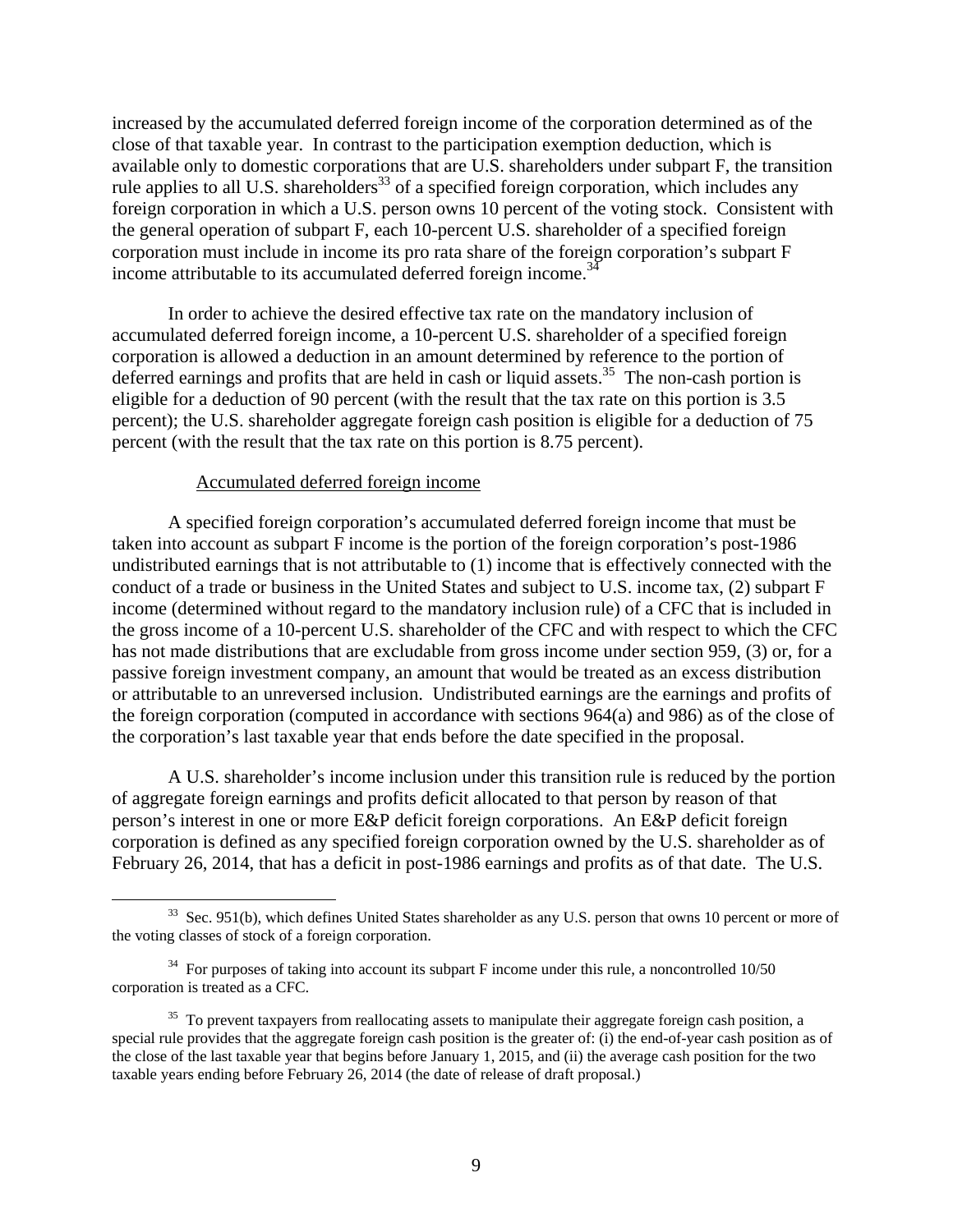shareholder aggregates its pro rata share in the foreign E&P deficits of each such company and allocates it among the deferred foreign income corporations in which the shareholder is a U.S. shareholder. The aggregate foreign E&P deficit allocable to a specified foreign corporation is the same ratio as the U.S. shareholder's pro rata share of post-1986 deferred income in that corporation bears to the U.S. shareholder's pro rata share of accumulated post-1986 deferred foreign income of all deferred income companies of such shareholder.

#### Foreign tax credit

Like present law section 965, the proposal disallows a credit for a portion of the foreign taxes paid with respect to the pre-effective-date undistributed CFC earnings inclusion that corresponds to the portion of such earnings that are allowed as a deduction. The proposal also denies a deduction for any foreign tax for which a credit is disallowed. A 10-percent U.S. shareholder's income is not increased under section 78 by the amount of tax for which a foreign tax credit is not allowed.

A special rule is included such that the required inclusion of deferred foreign income under this provision is disregarded for purposes of determining the amount of income from foreign sources that a U.S. shareholder has for purposes of the recapture rules applicable to overall foreign losses.

#### Installment payments

A 10-percent U.S. shareholder may elect to pay the net tax liability resulting from the mandatory inclusion of pre-effective-date undistributed CFC earnings in eight installments, in the following amounts: installments one through five in an amount equal to eight percent of the net tax liability; a sixth installment of 15 percent of the net tax liability; the seventh is 20 percent and the eighth, 25 percent. The net tax liability that may be paid in installments is the excess of the 10-percent U.S. shareholder's net income tax for the taxable year in which the pre-effectivedate undistributed CFC earnings are included in income over the taxpayer's net income tax for that year determined without regard to the inclusion. Net income tax means net income tax as defined for purposes of the general business credit, but reduced by the amount of that credit. The timely payment of an installment does not incur interest.

A special rule permits an election to defer the transition net tax liability for shareholders of a 10-percent U.S. shareholder that is an S corporation (*i.e.*, a flow-through entity) until a triggering event occurs, such as transfer of shares in the S corporation, liquidation, or change in status of the company. When such an event occurs, the shareholder of an S corporation that elected deferral under the special rule for S corporation shareholders may be eligible to elect to pay the net tax liability in installments, subject to rules similar to those generally applicable upon transition absent the special transition election for S corporation shareholders.

#### Highway Trust Fund

The proposal provides that income tax payments relating to the net tax liability for deemed repatriation of pre-effective date foreign earnings will be transferred to the Highway Trust Fund. The Highway Trust Fund, established in 1956, is divided into two accounts, a Highway Account and a Mass Transit Account, each of which is the funding source for specific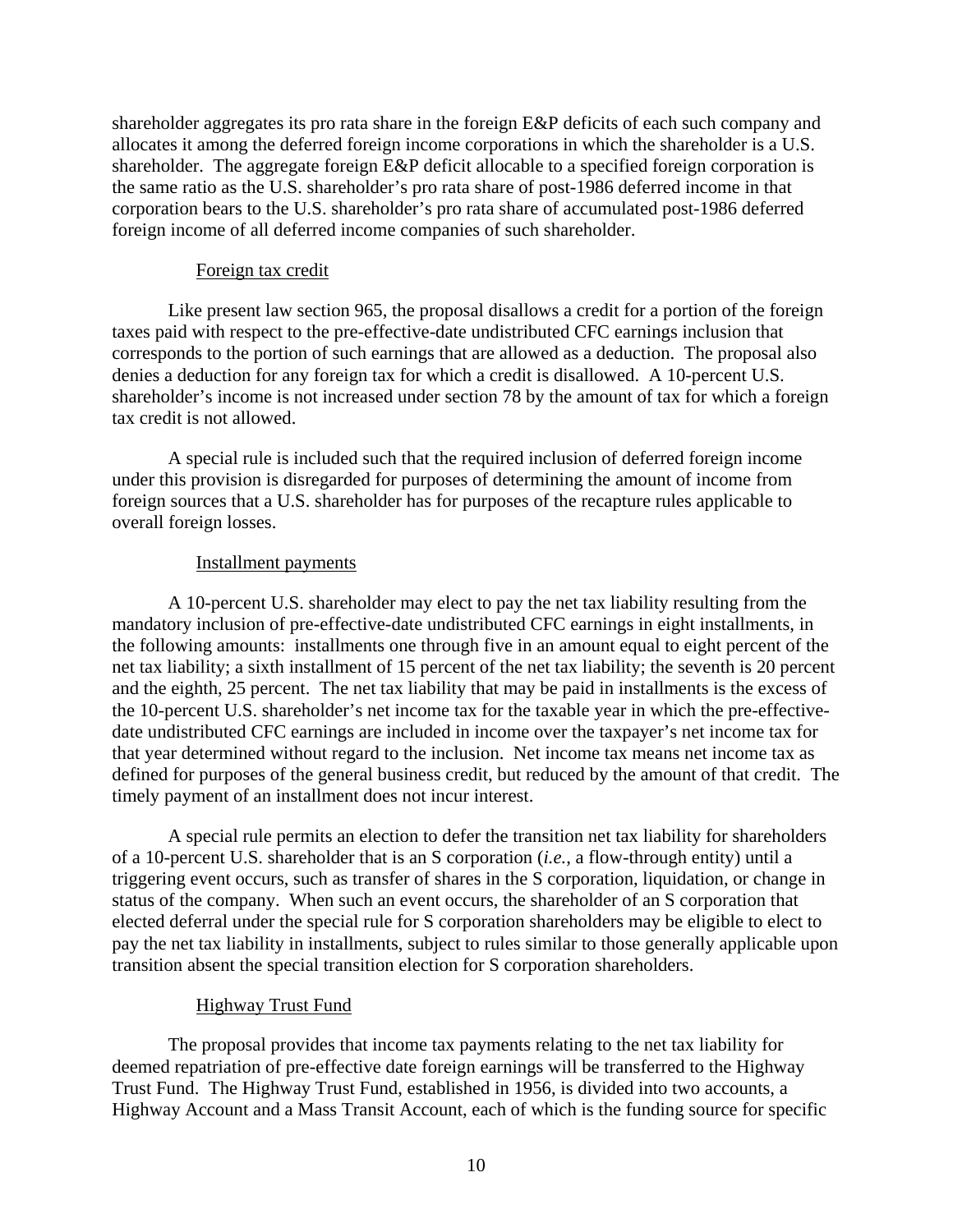programs.36 The Highway Trust Fund is currently funded by taxes on motor fuels (gasoline, kerosene, diesel fuel, and certain alternative fuels), a tax on heavy vehicle tires, a retail sales tax on certain trucks, trailers and tractors, and an annual use tax for heavy highway vehicles. Of the receipts received in the Treasury as a result of the deemed repatriation provision (and not otherwise appropriated), an amount equivalent to twenty percent will be transferred to the Mass Transit Account, with the remaining balance transferred to the Highway Account.

## **Administration's fiscal year 2016 revenue proposals**

In connection with transition to a new system for international taxation that is based on a 19-percent per-country minimum tax with respect to future foreign earnings, the Administration's proposal includes a one-time mandatory tax on previously accumulated deferred foreign earnings.

## One-time tax on previously accumulated deferred foreign earnings

The proposal imposes a one-time tax of 14-percent on deferred earnings and profits of CFCs accumulated for taxable years beginning before January 1, 2016. The Administration presents the one-time tax on deferred income as a transition rule to be enacted together with its proposed 19-percent per-country minimum tax on foreign earnings. In the absence of draft statutory language with respect to the proposal, several aspects of the proposed transition tax require clarification.

In describing the mandatory, deemed repatriation, the Administration refers to imposition of a tax on CFC earnings, but does not specify whether all U.S. 10-percent shareholders of CFCs are taxed or if only domestic corporate 10-percent shareholders are taxed. If, as in former Chairman Camp's proposal, the transition tax were imposed by means of an increase in the subpart F income of a CFC by the amount of the CFC's untaxed earnings, and no modifications were made to subpart F's inclusion rules, all 10-percent U.S. shareholders, not just domestic corporate shareholders would be taxed. In contrast, the 19-percent per-country minimum tax proposal applies only to domestic corporations with respect to their CFCs.

Other technical questions that the proposal does not explicitly address include (1) whether pre-1987earnings are subject to the transition tax and (2) the treatment of actual dividend distributions in the taxable year of transition.

## Foreign tax credit

The proposal allows a credit for the foreign taxes associated with the deferred earnings, multiplied by the ratio of the one-time tax rate (14 percent) to the maximum U.S. corporate tax rate in 2015 (35 percent), or 40 percent.

 $36$  Sec. 9503(e)(1).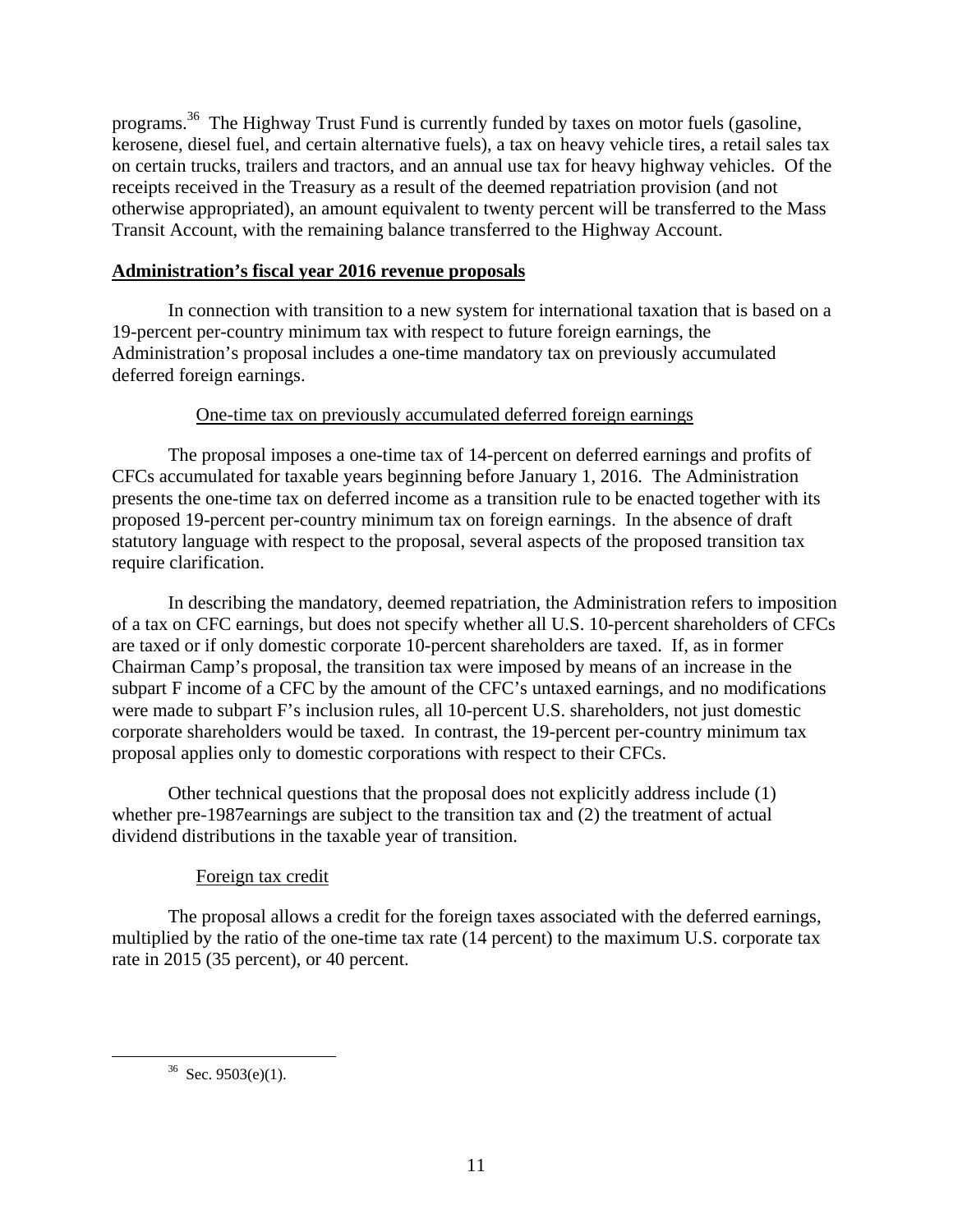## Installment payments

The one-time tax is payable ratably over five years. The proposal does not specify whether interest would be imposed on the installment payments.

## Highway Trust Fund

Revenues from the proposal are targeted by the Administration to pay for its surface transportation reauthorization proposal and any shortfalls between revenue and surface transportation spending under present law for the proposal period.37

 <sup>37</sup> http://www.treasury.gov/resource-center/tax-policy/Documents/General-Explanations-FY2016.pdf, page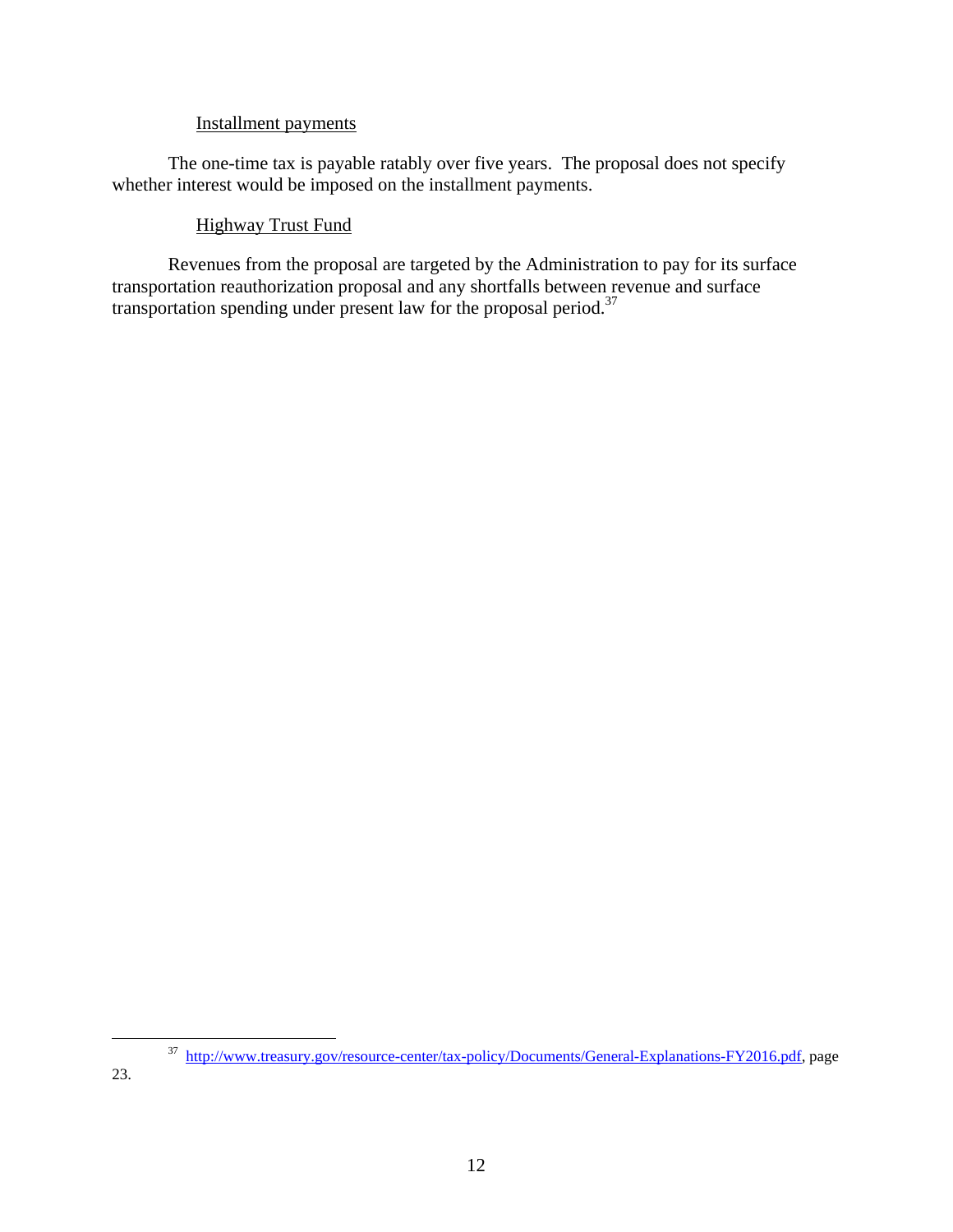## **III. ECONOMIC ANALYSIS AND DESIGN OF A MANDATORY ONE-TIME TAX ON HISTORIC FOREIGN EARNINGS**

#### **A. Introduction**

The deemed repatriation provisions in the Camp and Administration proposals are meant to be taxes imposed as part of a transition to a reformed international tax system in which active income earned by CFCs is subject to little or no residual U.S. tax. The proposals make substantial changes to the tax treatment of foreign earnings, and the transition tax rules help answer the important question of how untaxed earnings accumulated before the enactment of the new regimes should be treated. A deemed repatriation need not occur in the context of tax reform, however, but such a tax will have a different effect than a one-time tax enacted as part of broader changes to international tax rules. For example, the ability of the government to credibly commit to the one-time nature of the deemed repatriation may be limited if the current system of deferral is preserved and if taxpayers expect that the government will enact another deemed repatriation as the stock of untaxed CFC earnings accumulates again over time. Moreover, if there is no underlying policy for the deemed repatriation outside of the need to raise revenue, taxpayers may expect the government to enact another deemed repatriation as revenue needs arise in the future. These taxpayer expectations may distort their future investment decisions, although the direction and magnitude of the impact will depend on other details of the deemed repatriation (such as the rate and whether it is elective). However, the question of whether the government can credibly commit to a one-time deemed repatriation under the Camp and Administration proposals is less relevant, or irrelevant, because, prospectively, active income earned by CFCs bears little or no residual U.S. tax, so that the stock of untaxed CFC earnings may accumulate slowly over time (if at all). If this is the case, little or no revenue can be collected from another deemed repatriation.

The effect of a one-time tax on historic foreign earnings also depends on whether the tax is mandatory or voluntary.<sup>38</sup> For example, a voluntary one-time tax at a 34 percent rate may have little if any impact on government receipts and the repatriation decisions of U.S. multinationals. The rate is close to the rate that taxpayers face under present law (35 percent) and taxpayers can choose which, if any, foreign earnings to repatriate. As a result, it may be more beneficial for U.S. multinationals to delay repatriation of foreign earnings than repatriate them under the voluntary one-time tax. In contrast, a mandatory one-time tax at a 34 percent rate has a larger impact on repatriation decisions. Such a tax is not elective, and taxpayers cannot choose which earnings to repatriate—they must repatriate all their untaxed foreign earnings. Therefore, the base on which the mandatory one-time tax is levied is substantially larger than the base on which the voluntary one-time tax may be imposed. As a result, revenue collected from a mandatory one-time tax, at least in this scenario, is greater than revenue collected from a voluntary one-time tax.

<sup>&</sup>lt;sup>38</sup> For a discussion of taxpayer behavior under a voluntary one-time repatriation, see Edward Kleinbard and Patrick Driessen, "A Revenue Estimate Case Study: The Repatriation Holiday Revisited," *Tax Notes*, vol. 120, no. 12, Sept. 22, 2008.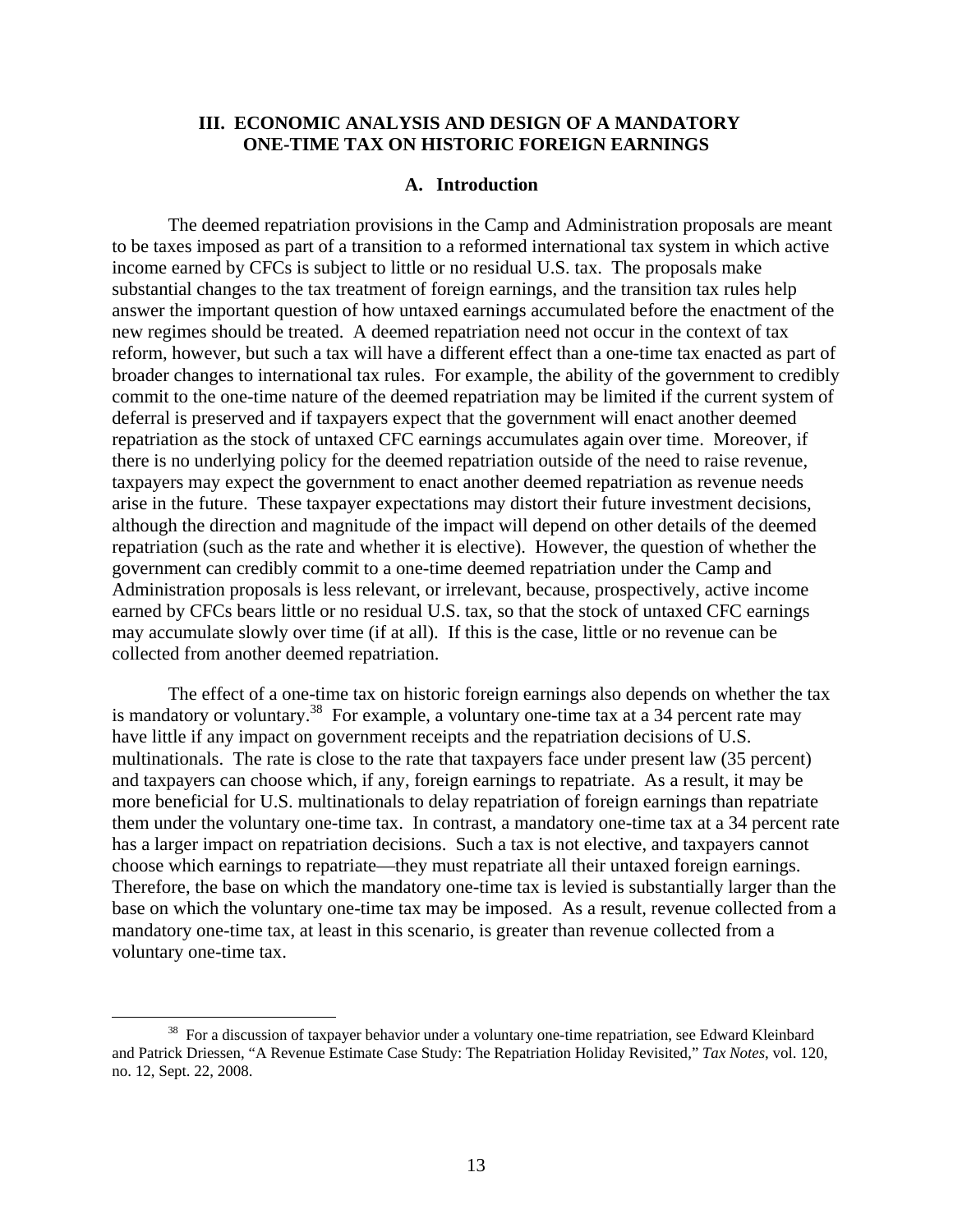This part of the document highlights selected issues concerning the economics and design of a one-time tax on historic foreign earnings. General statements about the impact of certain design features of a one-time tax are difficult to make without fully specifying the context in which such a tax is enacted and the manner in which it is implemented. To simplify the analysis, it is generally assumed that the one-time tax is mandatory and is enacted outside the context of broader international tax reform. Relaxing these assumptions may impact the importance of certain design features of the tax and the policy questions that need to be addressed when structuring the tax.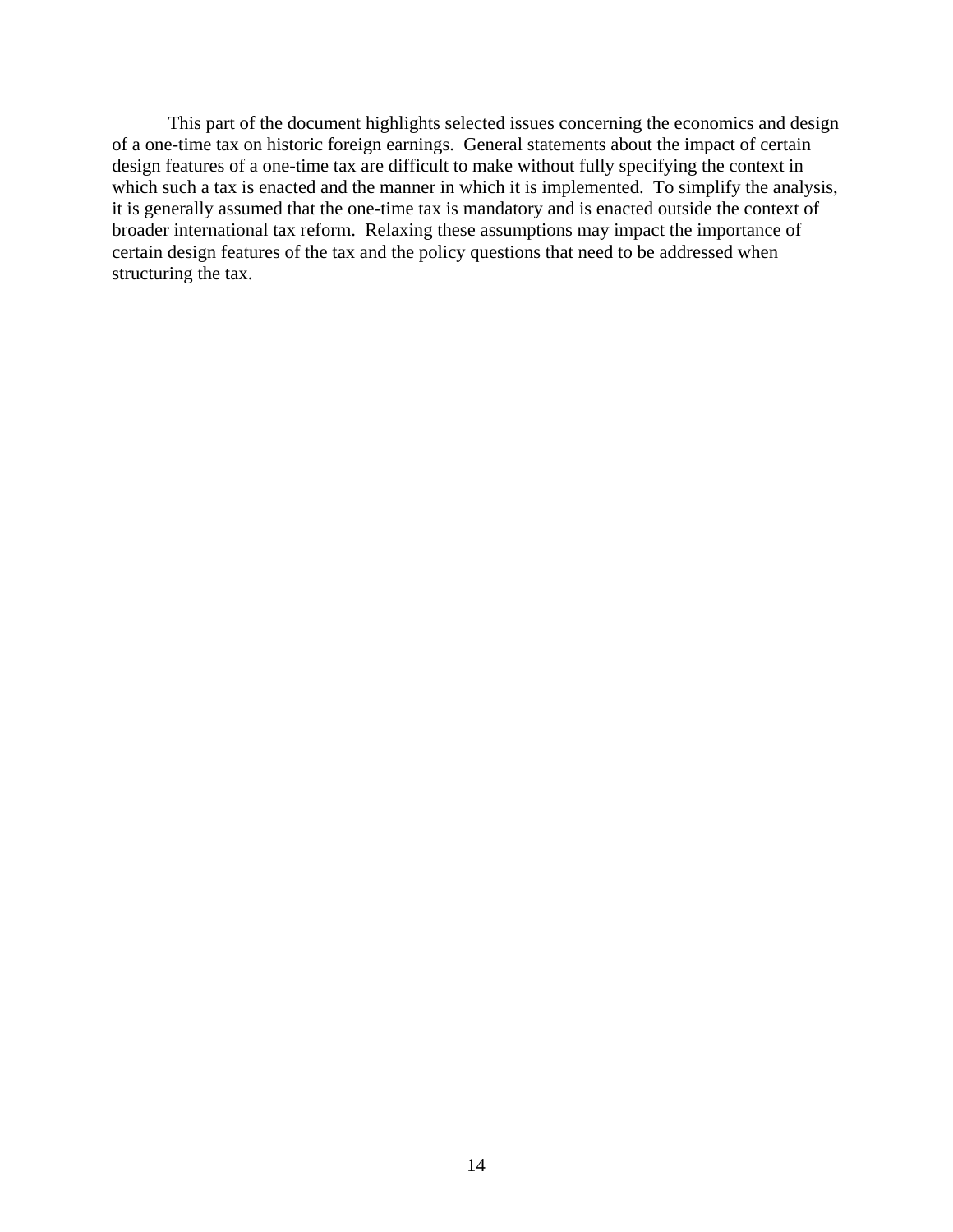## **B. Economic Analysis of a Mandatory One-Time Tax on Historic Foreign Earnings**

#### Economic principles

Tax policy can affect economic decisions through multiple channels. To evaluate the economic impact of a one-time tax on historic foreign earnings, it is useful to focus attention on two distinct channels through which taxation may affect the allocation of economic resources, such as labor and capital, by taxpayers in an economy. Taxation itself reduces the amount of resources that taxpayers have at their command, which limits their ability to make purchases and investments; in the context of taxation of individuals this is sometimes referred to as an "income effect." However, taking the level of resources as given, taxation may also affect how those resources are allocated by changing the after-tax returns to economic activity and the relative attractiveness of certain types of economic activity. Taxation leads to a less efficient allocation of resources if it reduces the amount of output that an economy can produce for a given level of resources. Therefore, taxation affects the allocation of resources by (1) reducing the amount of resources available to taxpayers and (2) changing how those resources are allocated to produce goods and services. Separately analyzing these two channels helps highlight some of the basic issues that arise when designing tax policy.

#### Economic efficiency

Discussions of economic efficiency take the amount of resources as given and focus on how those resources are allocated. Economists typically use the allocation of resources that arises in a perfectly competitive economy as a benchmark to evaluate how taxes may affect economic efficiency. In a perfectly competitive economy, in the absence of taxes, economic theory predicts that labor and capital to flow to those sectors in which they are expected to generate the highest economic rate of return.<sup>39</sup> For a given level of economic resources, these flows result in an allocation that generates the greatest amount of economic output and maximizes social welfare, at least in the absence of market failures, in which case taxes may serve a corrective role.<sup>40</sup> Taxes may distort economic behavior and lead to an inefficient

<sup>&</sup>lt;sup>39</sup> More precisely, non-lump-sum taxes, such as income and excise taxes, are absent in the perfectly competitive economy described here. When deriving theoretical results concerning social welfare in an economy with perfectly competitive markets, economists typically assume that lump-sum taxes and transfers can be used. Lump sum taxes are described in subsequent sections of this document. For more background, see Anthony B. Atkinson and Joseph E. Stiglitz, *Lectures on Public Economics*, Princeton University Press, 2015 (originally published in 1980).

<sup>&</sup>lt;sup>40</sup> If there are market failures, taxation can lead to a more efficient allocation of resources. A common economic rationale for government intervention in certain markets (including many aspects of energy markets and the market for innovation) is that often there exist "externalities" in the consumption or production of certain goods. The externalities lead to "market failures," wherein either too little or too much of certain economic activity occurs relative to what is the socially optimal level of activity. An externality exists when, in the consumption or production of a good, there is a difference between the cost (or benefit) to the participants in the market for the good from its consumption or production and the cost (or benefit) to society as a whole. When the economy-wide, or "social," costs of a certain economic activity (*i.e.*, production or consumption of a certain good) exceed the private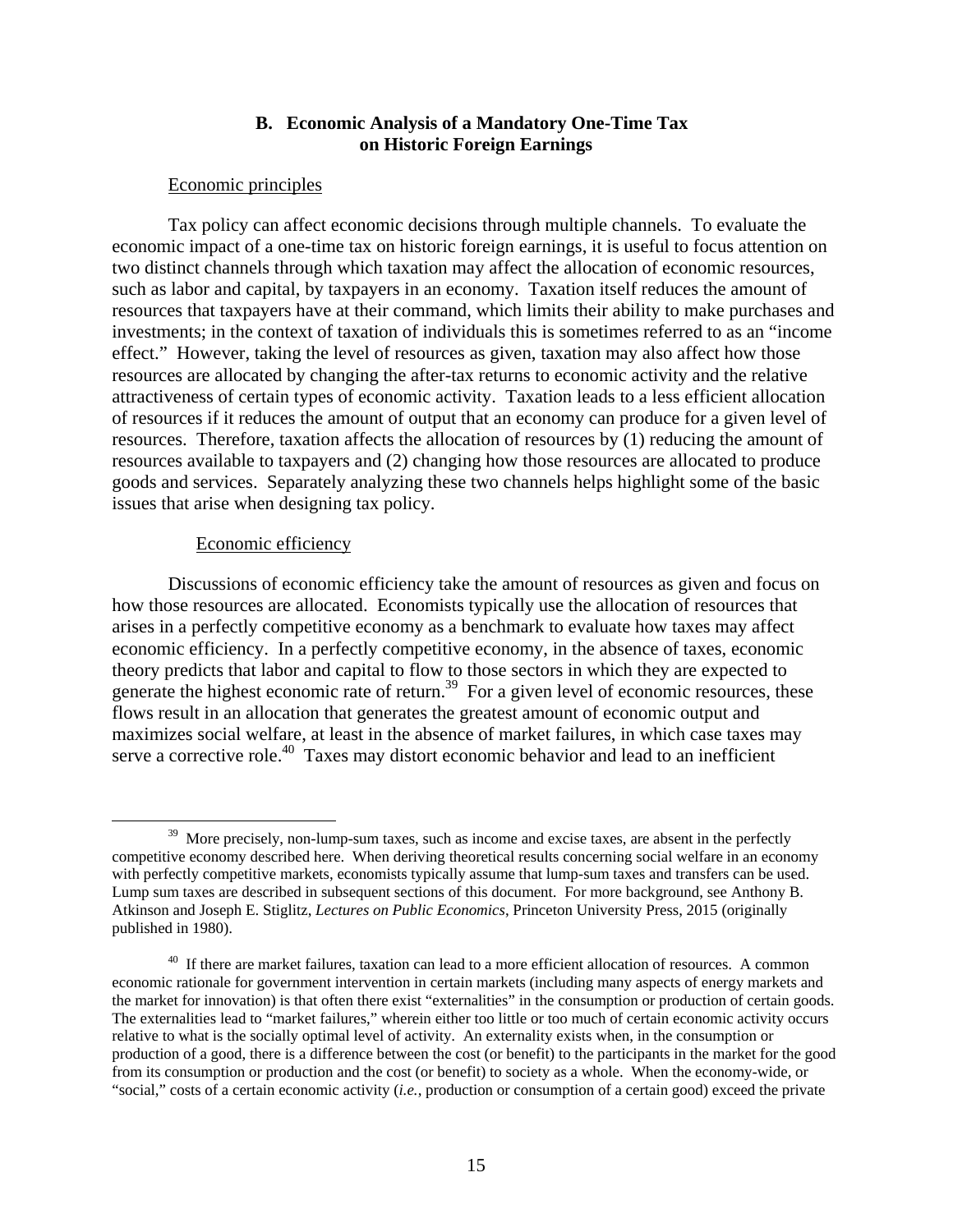allocation of a given level of resources by altering the returns to economic activity pursued by individuals and firms (*e.g.*, creating a wedge between pre- and after-tax returns).<sup>41</sup> Taxes on wage income, for example, reduce the after-tax return to labor and may lead individuals to work less, reducing economic output. In addition, differential tax treatment of investments made in different types of property, such as those arising from special cost recovery provisions, may result in an inefficient pattern of investment that reduces overall economic output; too much investment may flow to more lightly taxed sectors and too little investment may flow to more heavily taxed sectors.

Not all taxes, however, distort economic activity. A pure "lump-sum" tax—that is, a tax in which the liability is fixed and does not depend on any action that the taxpayer can take—does not alter the relative after-tax returns to economic activity and therefore does not reduce economic efficiency. The tax is independent of variables under the taxpayer's control, such as the amount of income the taxpayer earns. No economic decision made by taxpayers, such as the amount of labor they supply, can affect their tax liability.

A one-time tax on historic foreign earnings shares some of the same properties as a lumpsum tax.<sup>42</sup> Such a tax is levied on the basis of historic earnings and taxpayers cannot change how much they earned in the past (although a separate issue arises if taxpayers have discretion, under the provisions of a one-time tax, over the amount of historic earnings they report). From an efficiency perspective, a one-time tax on historic foreign earnings is a more attractive method of raising revenue than increasing the tax burden on future earnings. It does not alter the returns to future investment and does not, by itself, distort investment patterns. In contrast, increasing the tax burden on future earnings lowers the after-tax return on investment and may distort investment decisions. However, if the government cannot credibly commit to imposing the tax only once, taxpayers may expect a similar tax in the future. This expectation may affect the expected after-tax returns to future investment and influence investment decisions, thereby distort economic behavior. A lump-sum tax, in contrast, does not influence investment decisions because it does not change the after-tax returns to future investment. Under a lump-sum tax, variations in investments made by taxpayers do not influence their tax liability.<sup>43</sup>

1

costs of that activity, a negative externality exists, and the level of that activity is above that which is socially optimal. In contrast, when the social benefits from a certain activity exceed the private benefits, a positive externality exists, and the level of that activity is below that which is socially optimal.

To correct these market failures, policymakers can promote activities that create positive externalities through a tax subsidy to lower the after-tax price of the good to the consumer or increase the after-tax profit to the producer. In addition, they can discourage activities that lead to negative externalities by taxing those activities to raise the after-tax price to the consumer or decrease the after-tax profit to the producer.

<sup>&</sup>lt;sup>41</sup> A more comprehensive discussion of tax policy and economic efficiency can be found in Alan J. Auerbach and James R. Hines, "Taxation and Economic Efficiency," in Alan J. Auerbach and Martin Feldstein (eds.), *Handbook of Public Economics*, vol. 3, pp. 1347-1421.

 $42$  A lump-sum tax is not necessarily a one-time tax and can be imposed multiple times.

<sup>&</sup>lt;sup>43</sup> The efficiency of the one-time tax also depends on the extent to which it is anticipated and the degree to which taxpayers change their economic behavior in response to that anticipation. Therefore, even if a one-time tax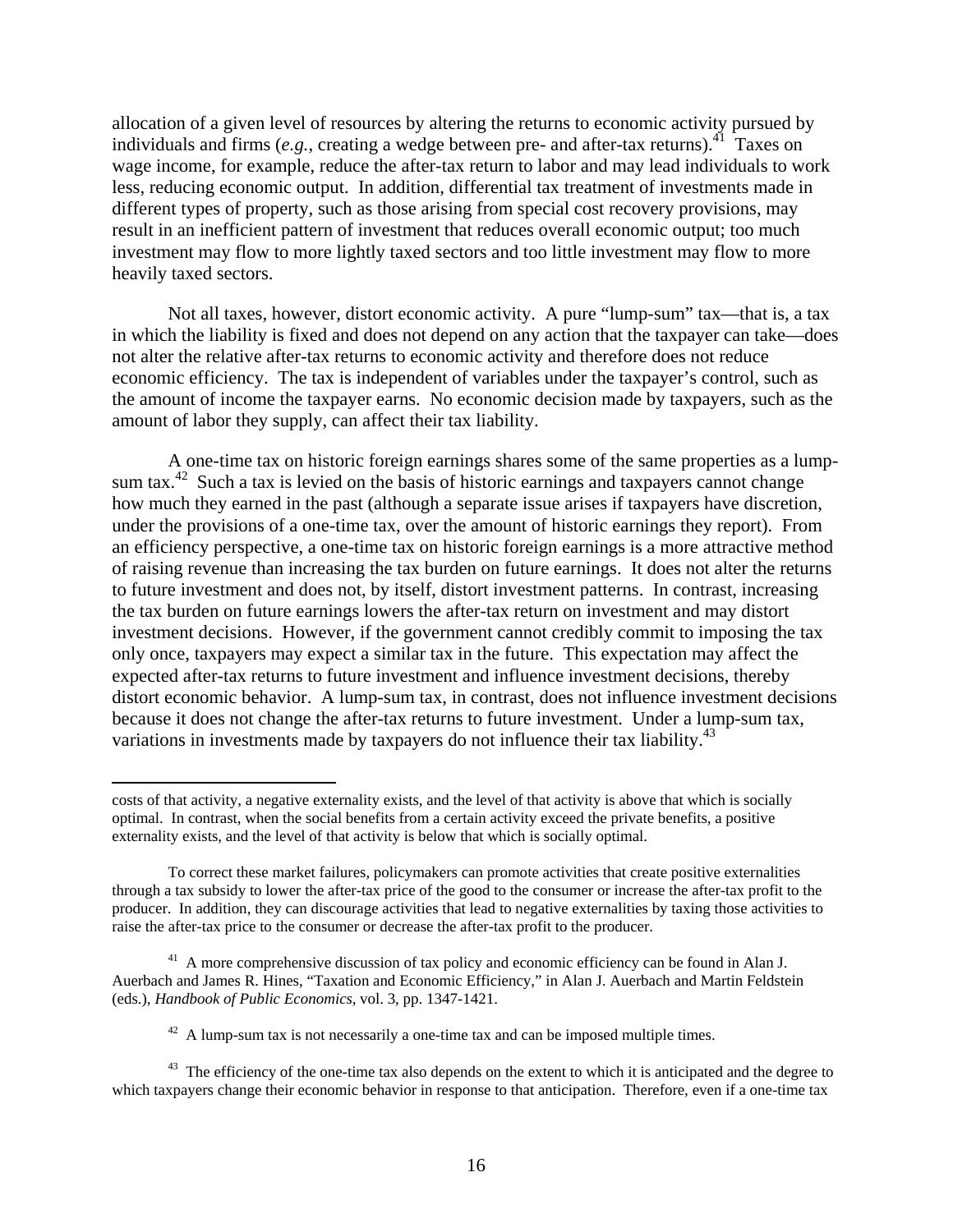The efficiency property of a one-time tax does not generally vary with the base of the tax or the rate. For example, the manner in which a one-time tax set at a 35-percent rate is efficient is the same as the manner in which a one-time tax set at a five-percent rate is efficient. The key to the efficiency of the tax is that it does not alter the returns to future investment, a result which hinges in part on the ability of the government to credibly commit to levying it only once. The amount of money raised through the tax, and the overall effect it has on the resources available to firms, however, do depend on the base of the tax and the rate.

A one-time mandatory tax on historic foreign earnings also interacts with the "lockout effect" to the extent that it removes further tax costs to repatriating those earnings and "unlocks" them for use by U.S. multinationals to make investments in the United States or distribute earnings to shareholders, among other uses.<sup>44</sup> The "lockout effect" is a colloquial reference to the possibility that the overseas earnings of U.S. multinationals are being "locked out" and not reinvested in the United States because U.S. multinationals have a tax incentive, created by deferral, to reinvest foreign earnings rather than repatriate them. This may occur if U.S. multinationals choose to make foreign investments, rather than domestic investments, because the ability to defer payment of residual U.S. tax liability on the returns to the foreign investments may make those foreign investments more attractive on an after-tax basis, even if they yield the same pre-tax return as a domestic investment. The lockout effect disappears if repatriation of overseas earnings has no tax consequence, as is the case under the Administration's proposal, and, to a large extent, the Camp proposal.

A number of economists have studied the distortions created by deferral, and the lockout effect, and find the that burden of residual U.S. tax liability on repatriated earnings distorts a corporation's decision concerning how much to repatriate (and from which foreign subsidiaries), and that the economic cost of this distortion—which could cause U.S. multinationals to incur more debt, or invest less in the United States, than they would if they had no residual U.S. tax liability on their foreign earnings—can be significant.<sup>45</sup> Some economists find that the cost of this distortion increases as the accumulated stock of deferred income increases.<sup>46</sup> If that is the case, then a one-time tax may reduce the cost of this distortion to the extent that it results, at least temporarily, in a lower accumulated stock of deferred income. A one-time tax on historic foreign earnings that is implemented outside the context of international tax reform, however, does not address the general distortions created by deferral, and such a tax could potentially

 $\overline{a}$ 

<sup>45</sup> Mihir A. Desai, C. Fritz Foley, and James R. Hines Jr., "Repatriation Taxes and Dividend Distortions," *National Tax Journal*, vol. 54, no. 4, December 2001, pp. 829-851.

is not actually enacted, news that policymakers are considering such a tax may influence the beliefs that taxpayers have about the possibility that a similar tax may be enacted in the future, thereby altering their investment decisions. An unanticipated tax is a generally more efficient way to raise revenue than a tax that can be anticipated to some degree.

<sup>&</sup>lt;sup>44</sup> However, cash assets may already be invested in the United States in forms that do not trigger income inclusions as investments in U.S. property under section 956.

<sup>&</sup>lt;sup>46</sup> Harry Grubert and Rosanne Altshuler, "Fixing the System: An Analysis of Alternative Proposals for the Reform of International Tax," *National Tax Journal*, vol. 66, no. 3, September 2013, pp. 671-712.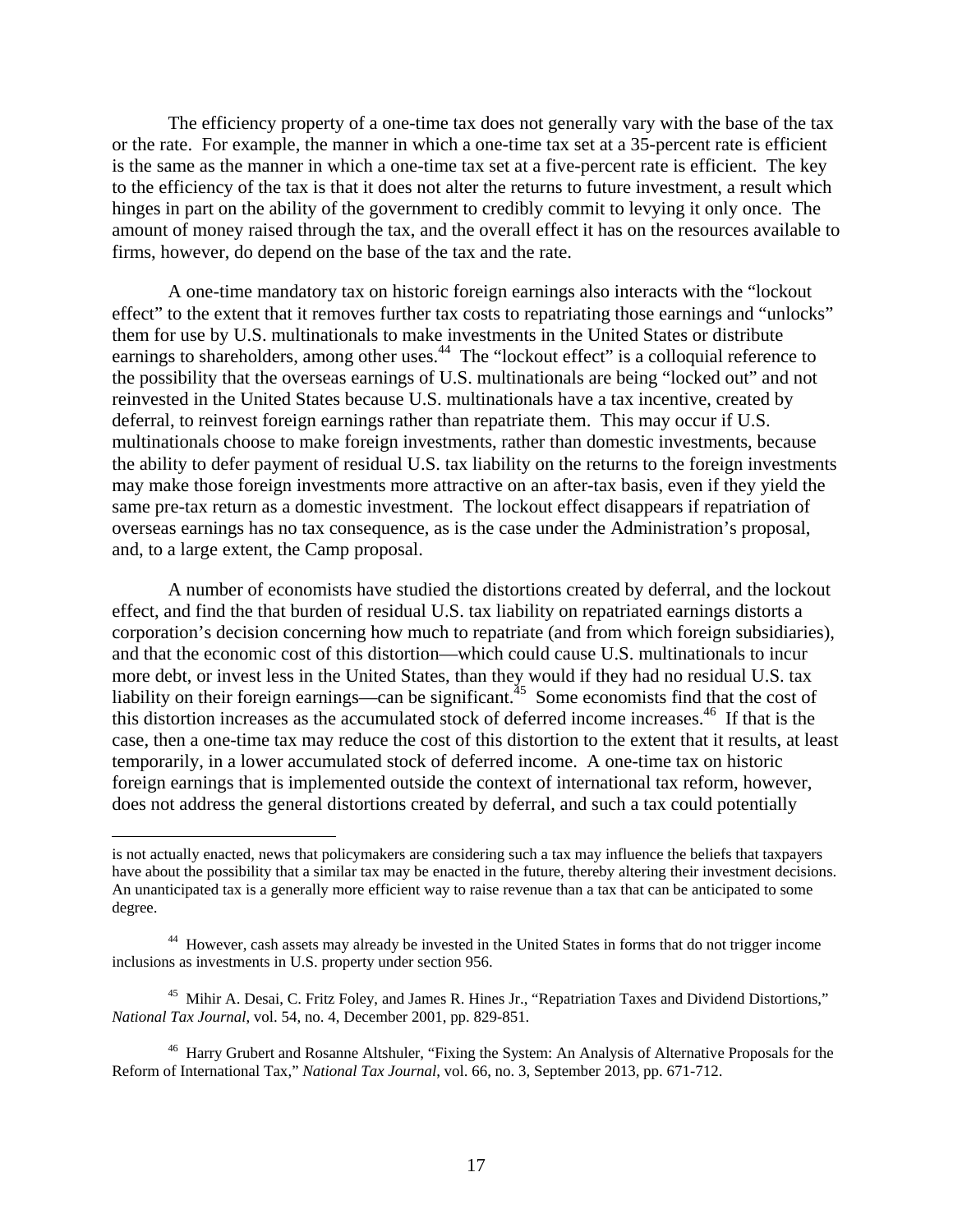exacerbate those distortions depending on how it is designed (*e.g.*, the rate of tax and whether it is mandatory or voluntary).

## Fairness, equity, and the level of economic resources

When designing the one-time tax on historic foreign earnings, policymakers may want to consider the impact of the tax on the resources of U.S. multinational enterprises. While the onetime tax may be a relatively efficient way to raise revenue, it impacts the investment decisions of firms because it changes the resources available to them. The one-time tax may reduce the financial resources of a firm and thereby limit a firm's ability to make future investments or alter a firm's capital structure (*e.g.*, require it to seek further financing through debt or equity). Policy concerns over the burden of the one-time tax on firms may affect decisions concerning the rate at which the tax is imposed as well as the base.

Concerns about fairness and equity may also inform policy decisions about which classes of taxpayers should be subject to the tax and the base on which the tax is imposed. However, it is difficult to determine what is fair and equitable without considering the broader policy objectives in which the one-time tax is levied. For example, if the sole purpose of the one-time tax is to fund certain spending projects, decisions concerning the classes of taxpayers on which to impose the tax may depend on who benefits from the spending projects. If the one-time tax is imposed as part of a transition to a reformed international tax system, as in the Camp and Administration proposals, the base and rate of the tax may reflect how the new tax rules impact certain classes of taxpayers or certain categories of income.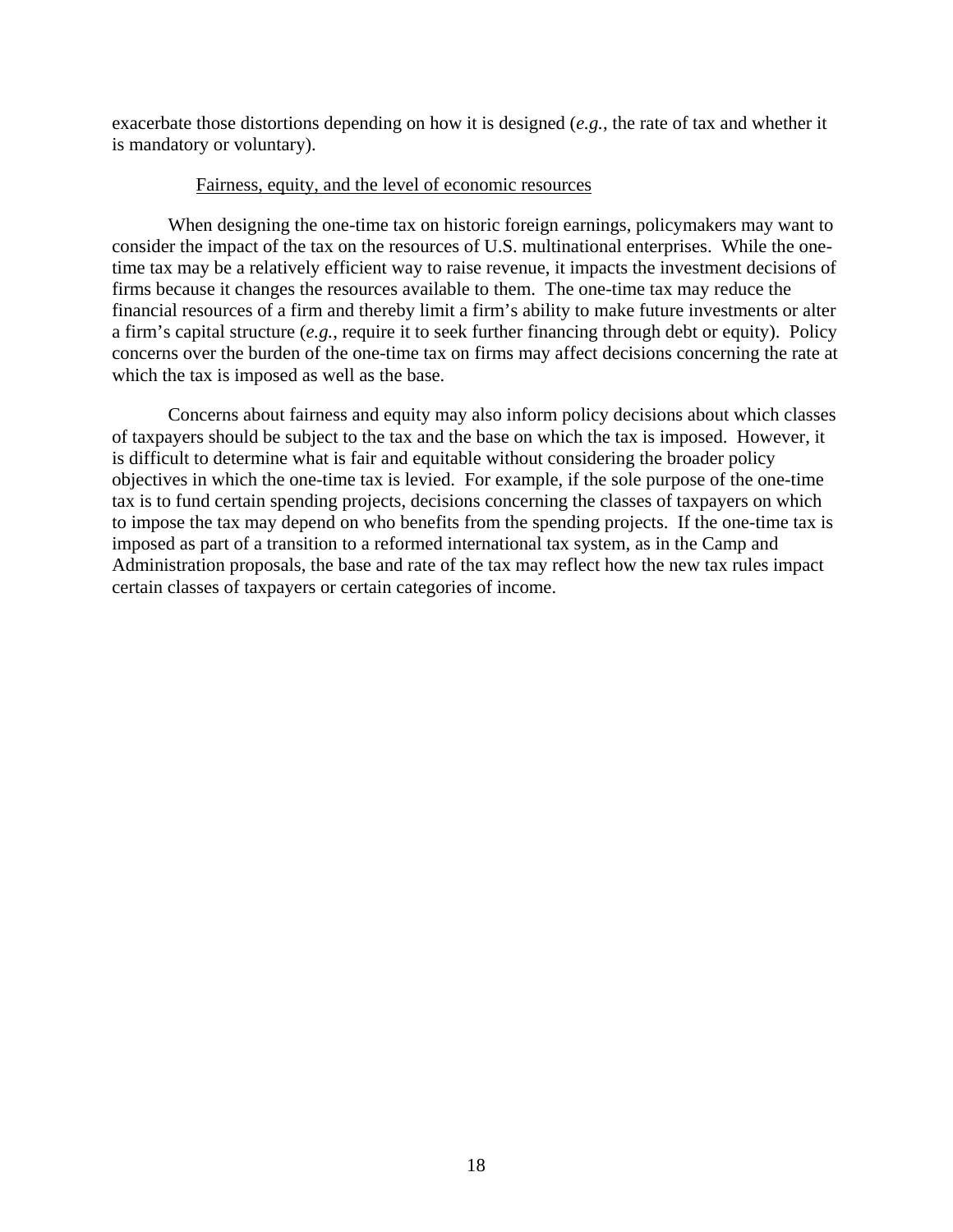## **C. Design of a Mandatory One-Time Tax on Historic Foreign Earnings**

#### Taxpayers subject to tax

Taxpayers who are shareholders of CFCs can vary along a number of dimensions, such as organizational form (*e.g.*, corporate vs. non-corporate) and the extent of their ownership of CFCs. As a result, policymakers considering a one-time tax on historic foreign earnings must determine which taxpayers are subject to the tax. Out of considerations of fairness and equity, however, policymakers may want to exempt, or provide special rules for, certain classes of taxpayers from the one-time tax, but determining what is fair and equitable may require more information about the broader goals of policymakers.

Concerns about fairness and equity may need to be balanced by the distortionary effects of treating certain classes of taxpayers differently. Even if policymakers decide to exempt certain taxpayers from the one-time tax, those taxpayers may form expectations that they could be subject to a similar tax in the future. Moreover, once policymakers have defined the category of taxpayers that should be exempted from the tax, firms may alter the organizational form in which they conduct their business activity, or change the extent of their ownership of CFCs, to reduce expected tax burdens from another "one-time" tax; the actual decisions they make depend on the expectations they have about which taxpayers may be subject to a similar tax in the future. For example, if non-corporate shareholders are exempted from the one-time tax, shareholders may opt to organize themselves as corporations if they expect non-corporate shareholders to be subject to a similar tax in the future. These distortionary effects can be limited to the extent that the government can credibly commit that it will not impose a similar tax in the future.

#### Earnings subject to tax

When imposing a one-time tax on historic foreign earnings, policymakers must also determine what is meant by "historic" (*i.e.*, the time period in which the relevant earnings were generated). The deemed repatriation in the Camp proposal applies only to post-1986 undistributed earnings, while the Administration's proposal applies to all undistributed earnings. It is unclear why earnings generated in one year should be treated differently from earnings generated in another year. However, some commentators contend that the one-time tax should be imposed only on post-1986 earnings because earnings accumulated before 1987 are not reliably tracked and a tax on those earnings imposes a compliance burden on taxpayers that is disproportionate to the revenue gain from including those earnings.

Policymakers may also need to take into account the treatment of actual dividend distributions in the year of the one-time tax. In particular, is the amount of earnings subject to the tax reduced by the amount of distributions made during the year of the tax, with those distributions taxed under present law, or are distributions disregarded in determining the amount of earnings subject to the one-time tax? The relative efficiency of the one-time tax is limited if firms are able to reduce their tax liability by altering the timing of the distribution of earnings from their CFCs; the efficiency of the one-time tax is predicated on the taxpayers' inability to alter their tax liability. The relative efficiency of the tax is further limited if the transition tax liability is not applied uniformly, which is the case if certain classes of taxpayers are treated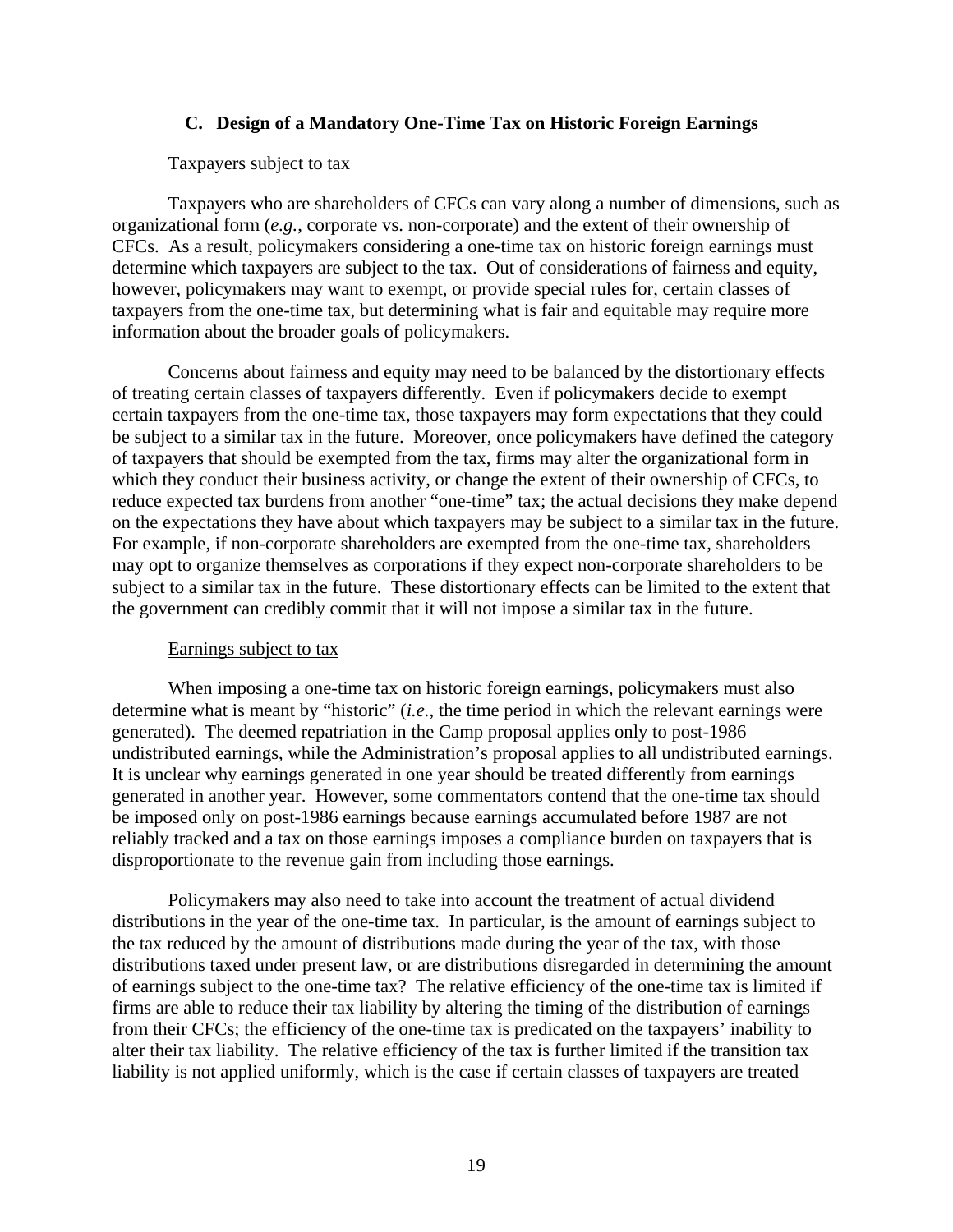differently and the rate at which the tax is applied varies by the form in which undistributed earnings are held (*i.e.*, as a cash or non-cash asset).

## Rate of tax

A one-time tax on historic earnings is a more efficient method of raising revenue than increasing the tax burden on future earnings. Reducing the tax burden on future earnings generally promotes economic efficiency since future earnings (in contrast to historic earnings) reflect decisions the taxpayer can still make, and a tax on those earnings may distort investment decisions. In that sense, efficiency considerations may suggest that the one-time tax should be set at the maximum corporate rate of 35 percent if policymakers are deciding between raising revenue through the one-time tax or through an increased tax on future earnings, or if revenue from the one-time tax is used to lower the tax burden on future earnings. These may not be the tradeoffs under consideration by policymakers, however.

Policymakers may also wish to set the rate of tax so that it reflects other policy concerns, such as fairness, taxpayer liquidity, and the impact of the one-time tax on taxpayer resources and on their investment and employment decisions. A comprehensive analysis of the appropriate rate of tax also depends on how the government chooses to use the revenue raised from the tax. For example, if the government chooses to increase spending on certain programs or projects with the revenue, analysis of the economic impact of those programs and projects is necessary.

Some may argue that historic foreign earnings held in the form of cash assets should be taxed at a higher rate than those earnings that have been reinvested in non-cash assets. One reason may be that it is easier for taxpayers to liquidate cash assets, versus non-cash assets, to pay the one-time tax. However, the classification of assets as cash assets or non-cash assets may be difficult to do in practice, which increases compliance and administrative burdens and reduces the efficiency of the tax to the extent that taxpayer's have some, albeit limited, discretion in how they classify their assets; this discretion is a function of, among other things, how policymakers define what constitutes a cash asset and non-cash asset. In addition, policymakers could address the liquidity concern through how they structure features related to how the tax is to be paid, including the time period in which it must be paid (*e.g.*, within the budget window or beyond it), the pattern of installment payments (*e.g.* equal payments over each period or increasing payments over time), and the interest charge (if any) levied on delays in payments. For example, a company may have insufficient funds to pay its full tax liability immediately, but if it expects to earn profits in the future, it may generate the necessary funds to pay the tax liability over time if policymakers set the time period in which the payment must be paid sufficiently long or backload required payments, among other policy variations.

Policymakers may also want to treat cash assets less favorably than non-cash assets for purposes of the one-time tax if they view the accumulation of cash assets as a less desirable activity under present law than investment of those assets in active business operations (whether at home or abroad). In particular, policymakers may be concerned that taxpayers are delaying repatriation of foreign earnings solely to defer paying residual U.S. tax on those earnings. As a result, policymakers may want to treat purely tax-motivated reinvestment of earnings offshore differently than non-tax motivated reinvestment, and the amount of cash assets held by a company may be a rough measure of the tax-motivated component of a company's offshore